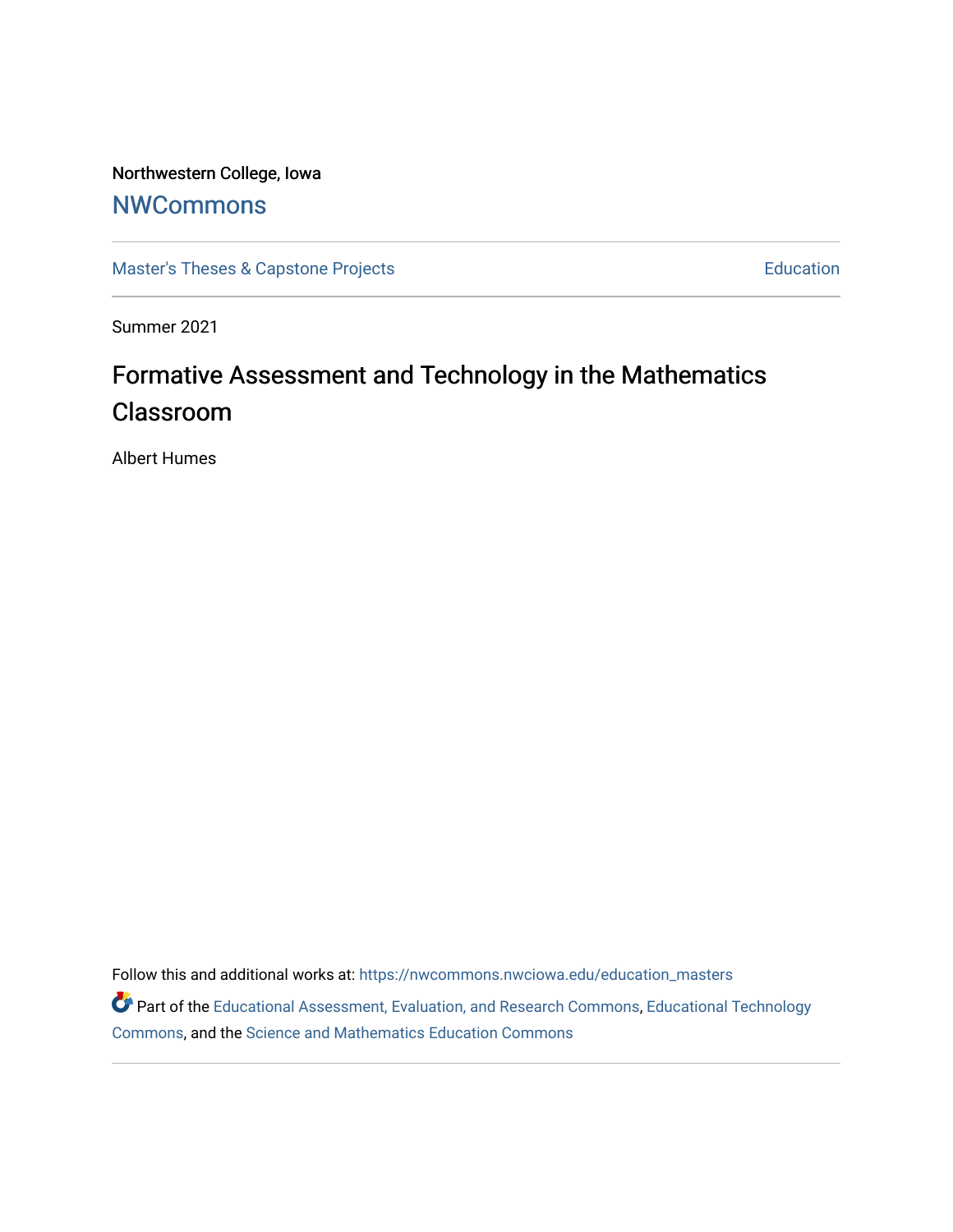Albert Humes

Northwestern College

A Literature Review Presented in Partial Fulfillment of the Requirements For the Degree of Master of Education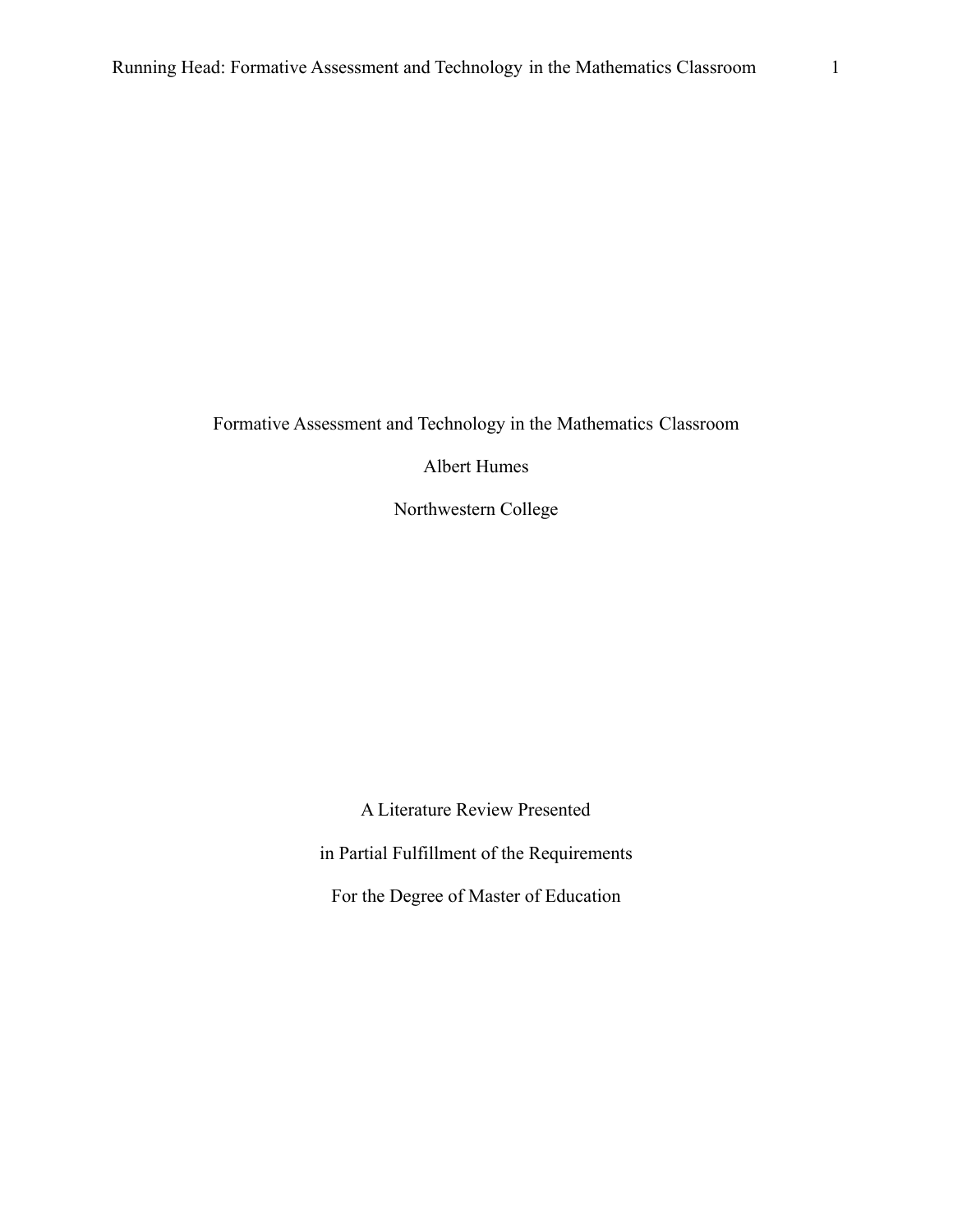#### Abstract

This literature review investigates the use of formative assessment and technology in the classroom. There has been research to show that mathematics proficiency has dropped recently in the United States and researchers are looking to identify new strategies for student growth. Utilizing formative assessments, as well as targeted, immediate feedback for students, can help to improve student learning. As educational technology becomes more prevalent, more studies and research are focused around its effectiveness toward student achievement. The research found that formative assessment strategies, coupled with new technologies, can positively impact student achievement.

*Keywords: formative assessment, technology, student achievement*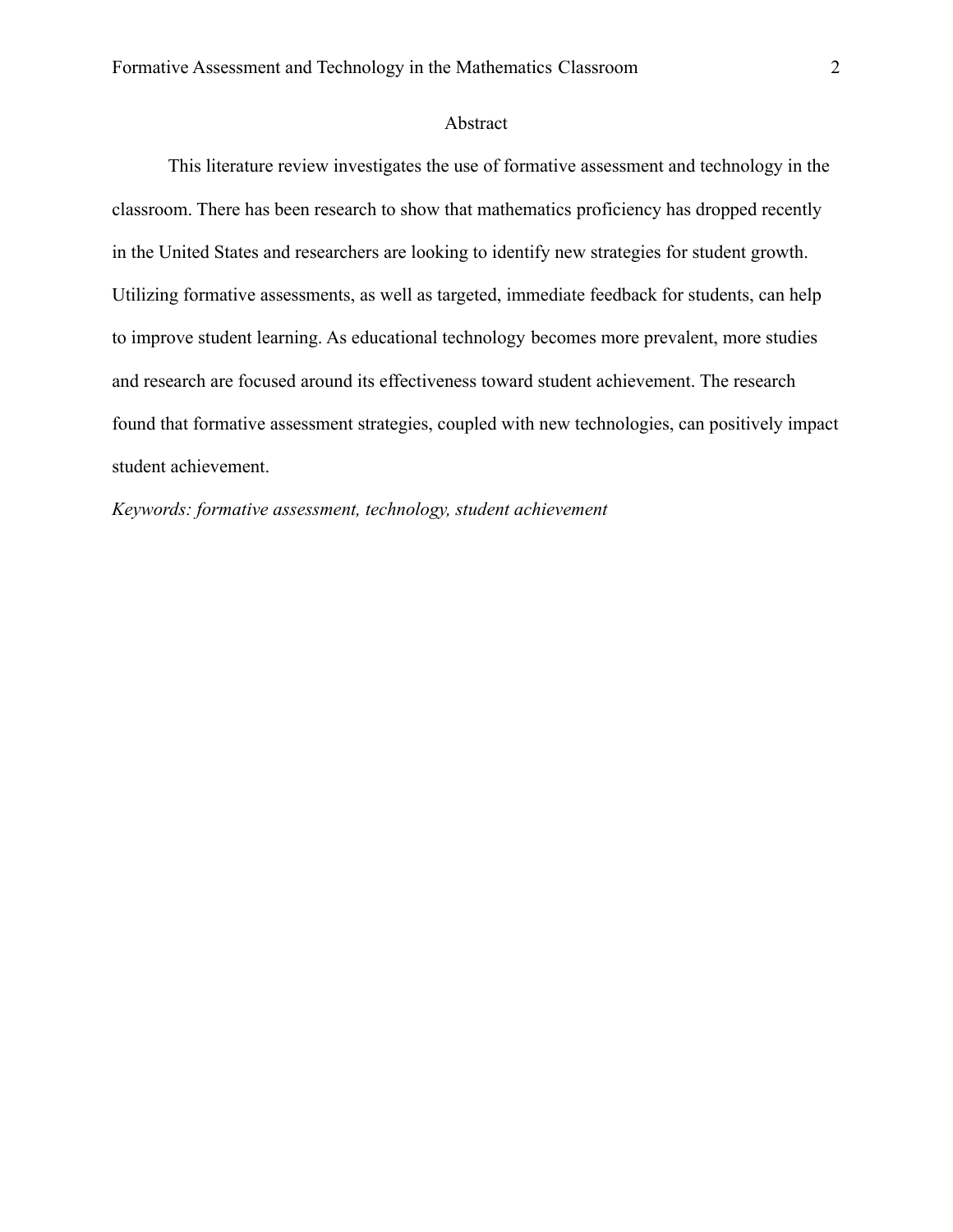### **Table of Contents**

| Review of Literature |  |
|----------------------|--|
|                      |  |
|                      |  |
|                      |  |
|                      |  |
|                      |  |
|                      |  |
|                      |  |
|                      |  |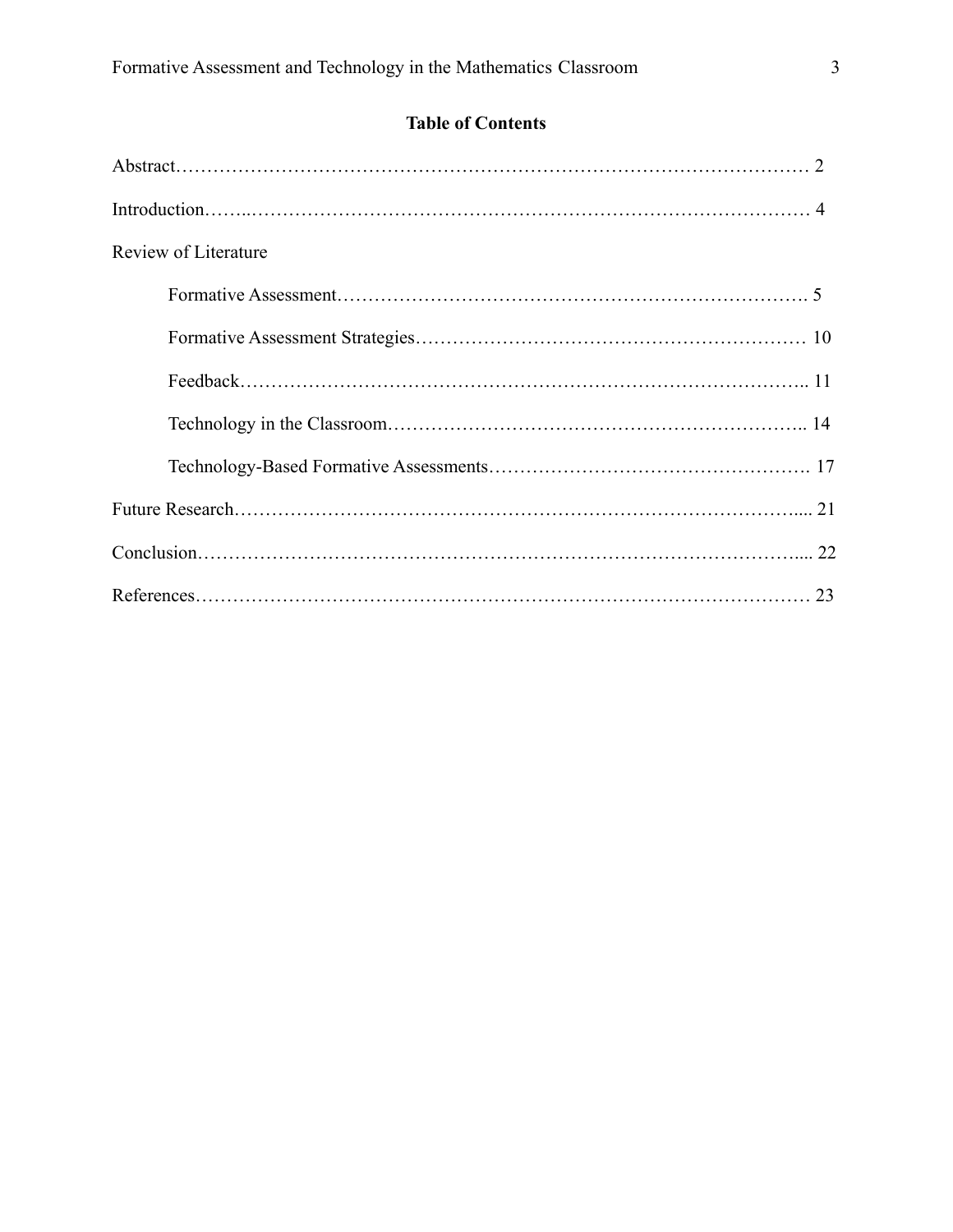The United States historically underperforms compared to other industrialized countries as it pertains to mathematics achievement and proficiency. According to the National Center for Educational Statistics (NCES), in 2015, eighteen percent of fourth-grade students, twenty-nine percent of eighth-grade students, and thirty-eight percent of twelfth-grade students in the United States are performing below what is considered proficient (Mathematics Performance, 2017). While proficiency numbers have risen in recent years, there is a negative trend in students remaining proficient from year to year, as proficiency numbers decrease substantially from one grade to the next (Berrett & Carter, 2018). The United States is among a group of countries whose 15-year-old students' math performance has worsened from 2000 to 2009 on the Programme for International Student Assessment (PISA) exam (Vidgor, 2013).

The problem is that schools are focused on attempting to increase standardized assessment scores by spending more time in test preparation rather than focusing on student mastery of concepts. Many schools are devoting more time and resources toward test preparation and administration in core content areas of reading, writing, and mathematics at the expense of other important curricular areas (Fairman et. al, 2018) . Standardized assessments have become the way that students and teachers alike are evaluated. Briggs & Dominigue (2011) write, "The use of standardized test scores to evaluate teachers involves making difficult choices in which there are invariably some tradeoffs between decisions that might be optimal from the perspective of estimating an unbiased causal effect, but not optimal from the perspective of crafting an educational accountability policy with a coherent theory of action" (p.21). Instead of focusing efforts on improving summative standardized test scores, educators should be using the data and information that is available daily in front of them to drive instruction, which can be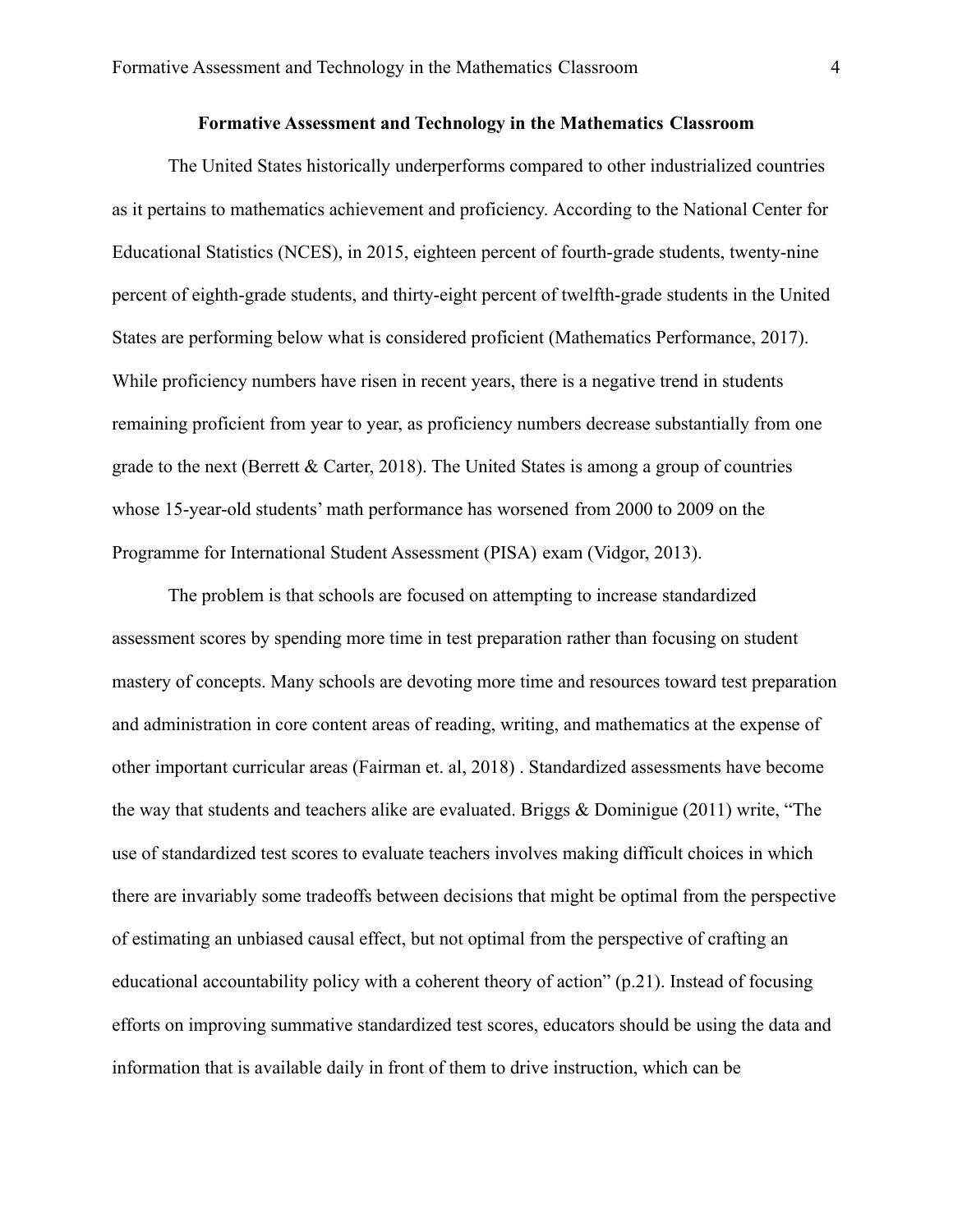accomplished through formative assessments. Effective teachers are continuously using formative assessment to check for student understanding and to know where to go next with instruction (DeFour et. al, 2016).

The purpose of this literature review is to identify best practices in formative assessment techniques that will improve student achievement in mathematics. As the education world continues to evolve into in-person, hybrid, and virtual classroom models, the ability for educators to assess their students has also improved. This adaptation has led to the use of technology as a method for assessment and feedback and has begun to change the way educators are assessing student learning. The hope is that, through research, this literature review will encourage educators to identify best formative assessment practices that will foster student growth.

This review is thematic in structure. As research was compiled, themes regarding the importance of feedback, strategies for formative assessment, the impact of technology use in the classroom, and the use of technology-based formative assessment. The focus of the research was peer-reviewed and scholarly articles published within the last ten years to obtain the most recent and accurate research. The articles were gathered through searches using the DeWitt Library online database at Northwestern College, as well as the Google Scholar search engine.

#### **Review of Literature**

#### **Formative Assessment**

A study by King (2016) looked to determine whether formative assessment strategies enhance the educational learning experience for lower-level learners in a mathematics classroom setting. The study divided eight fifth-grade students, who were identified as struggling students, into two groups, a control group with no intervention and an experimental group where frequent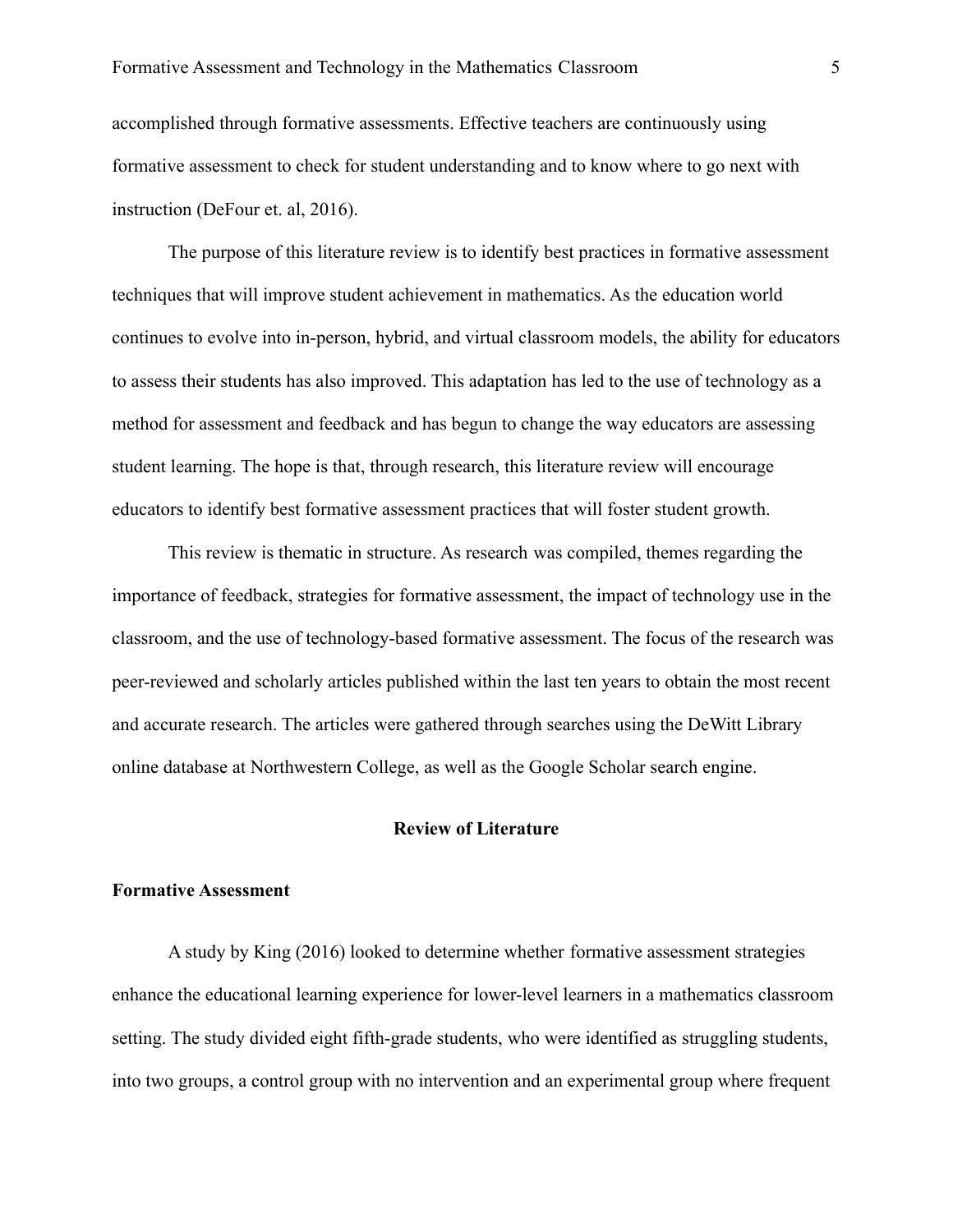formative assessments would be used. A pre-test was given to both groups of students, followed by a post-test to determine achievement outcomes. The findings suggest that the group of students provided with formative assessments had higher achievement than the group who were instructed as usual (King, 2016). While the sample size is small, these findings indicate that formative assessments have value.

A study by Xiaoyan, Marja, & Michiel (2016) further suggests that formative assessments are a valuable tool for teachers. This study focused on the use of formative assessments in primary mathematics classrooms in China. Two hundred sixteen students and six teachers participated in the study where teachers in six primary mathematics classrooms implemented CATs into their instruction. Throughout the implementation process, the teachers were interviewed by the authors to solicit feedback as to the progress made by utilizing the CATs. According to the authors, the teachers in this study indicated that they felt the CATs were a valuable tool for identifying student understanding of different skills. The results of the interviews suggested that teachers were more willing to use CATs in the classroom as an informative tool for student understanding, rather than to adapt future instructional plans. The teachers in this study did not utilize the CATs to inform instruction. Rather, they used the assessments to gather information and provide instant feedback to students. A majority of the teachers in the study, 5 out of 6, communicated that they would use the CATs in their classrooms in the future (Xiaoyan, Marja, & Michiel, 2016).

Dirk et. al (2012) present similar findings about the effects of formative assessment on student achievement. Their five-year study took place in a Business  $\&$  Economics school in the Netherlands, where 3,900 students participated. This study was designed to use formative assessments to improve instruction for students in an e-learning classroom. Students entering the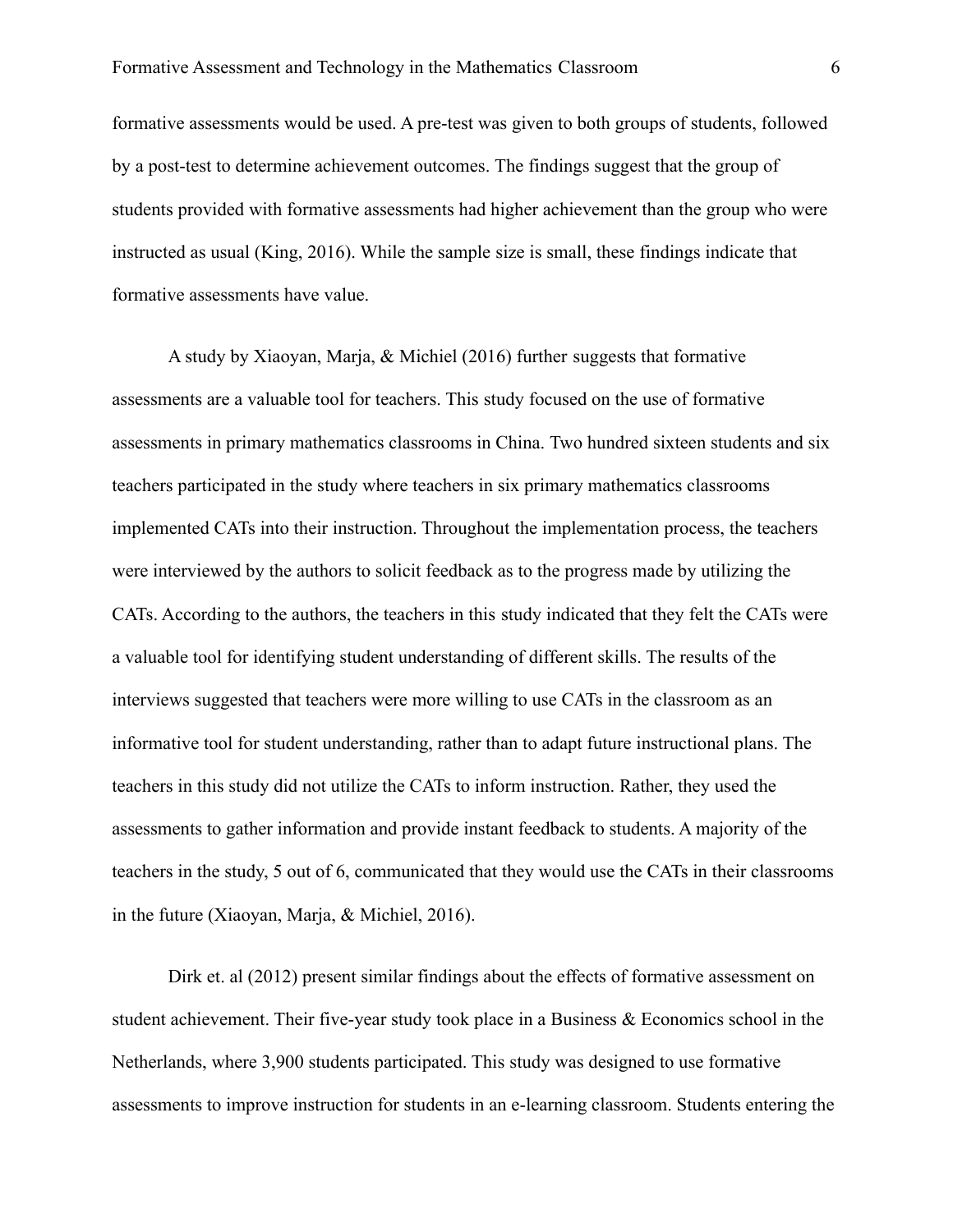university were given two pre-assessments to determine their levels of proficiency in mathematics. After the pre-assessments, students had the opportunity to join a summer course designed to help them succeed in their first-year mathematics courses. The student groups were broken into three groups after this choice: students who participated and met expectations, students who participated but did not meet expectations, and students who chose not to participate. Students who participated received instruction in mathematics with interwoven formative assessments that helped guide future instruction. The author also recommends the use of pre-assessments, or broad interim assessments, to identify strengths and weaknesses of student understanding. The findings from this research indicate that first-year students using these formative assessments and participating in the summer course, which implemented the formative assessment strategy, were substantially more successful in future courses than students who do not. The findings were found to be statistically significant to prove this statement (Dirk et. al, 2012).

A study of 83,799 students at 413 schools in North Carolina who utilize an online formative assessment program (OFAP) further demonstrates positive effects of formative assessment on student achievement. Kline (2013) studied the effects of online formative assessment type and frequency on student achievement on end of year summative assessments. In this study, students participated in an online formative assessment program in reading and mathematics. The formative assessments were frequent, and there were multiple forms of assessments utilized throughout the school year. Students were then assessed using a summative assessment. The summative assessment data was obtained from the North Carolina Department of Public Instruction (NCDPI) in the form of a standardized assessment. The formative assessment data was acquired from the OFAP vendor. According to the author, the results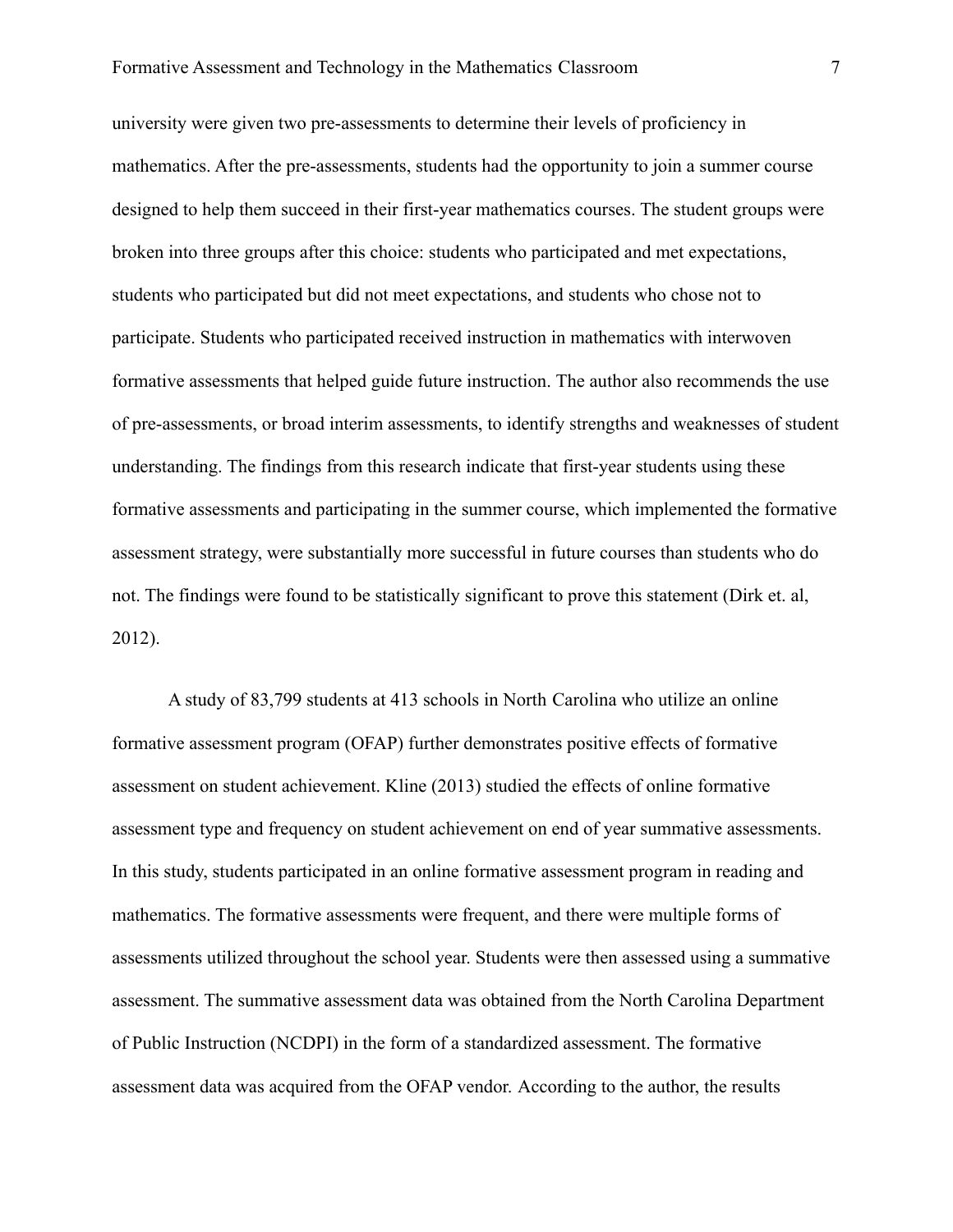suggest that formative assessments are positively related to student achievement in reading and mathematics. Results suggest that, short-cycle reading formative assessments can result in positive growth for students in reading. In fact, both student and school-level short-cycle reading formative assessment frequency were suggested to have a positive effect on student achievement in reading. There were also positive gains for mathematics students, as the results indicate that long-cycle mathematics formative assessments have positive effects (Kline, 2013).

Moreover, a study by Shore, Wolf, & Heritage (2016) examined the effects of formative assessment systems on planning, instruction, and learning. The teachers in this study were provided with the English Learners Formative Assessment System (ELFA) materials prior to training. Next, teachers participated in training to introduce the ELFA system and provide guidance on how to use it for formative assessment purposes. For two to four lessons, each teacher used the ELFA assessment forms. At least two of the researchers observed each lesson. Interviews of the teachers were recorded before and after each lesson. The authors suggest that teachers not only found value in the system, but they also felt that its use improved their knowledge and practice. The results indicated that five of the eight participating teachers positively remarked on the value in the ELFA system as an approach that expanded their current resources and their understanding of skills, and that ELFA could readily be integrated into instructional planning (Shore, Wolf, & Heritage, 2016).

Using peer and self-assessments as a formative assessment tool can also help improve self-efficacy in math. A study by Adediwura (2012) examined the effect of peer and self-assessment on the self-efficacy and students' learner autonomy in the learning of mathematics as well as determining the attitude of male and female students towards the use of peer and self-assessment. Sixty senior secondary students participated in the study where two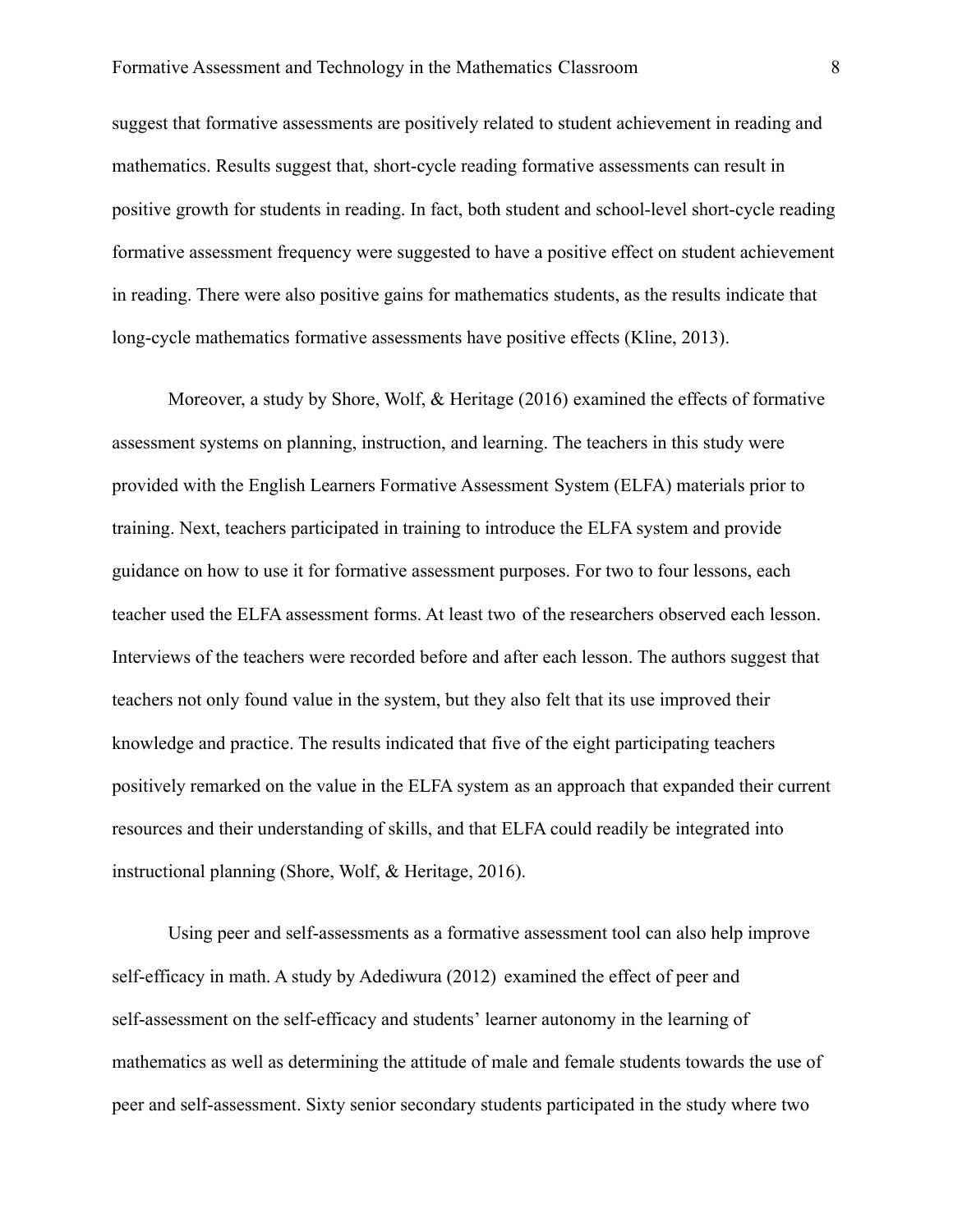questionnaires were given to students, one at the beginning of a unit and one at the end. The questionnaires tracked the students' study habits, self-efficacy, and attitudes on peer and self-assessment. After the beginning questionnaire, students took part in a 3-exercise course on peer and self-assessments. Students completed a short quiz on the exercises before completing the second questionnaire. The use of peer and self-assessment in math lessons are believed to enhance students' self-efficacy and promote learner autonomy in learning mathematics (Adediwura, 2012).

The use of formative assessments, coupled with self-directed learning models, can improve self-efficacy and achievement for students as well. Sumantri & Satriani (2016) studied the effects of formative assessments and self-directed learning on student achievement and self-efficacy for seventy-two fourth grade students. In this study, students were placed into four sections based on formative assessment and self-directed learning type. Students were either provided with essay type formative assessments or multiple-choice formative assessments. They were placed in groups of high self-directed learning or low self-directed learning models. Data was collected via assessment results and a self-directed learning questionnaire. Students with high-levels of self-directed learning who were given essay formative assessments scored higher than those using the multiple-choice formative assessment, while students with low self-directed learning scored better using multiple-choice formative assessments (Sumantri & Satriani, 2016).

Providing teachers with professional development opportunities in formative assessment may improve teaching practices and teacher-efficacy. A study by Andersson & Palm (2018) suggests that giving educators opportunities for professional development can improve motivation for educators. This study of twenty-two fourth grade teachers in Sweden implemented a professional development program in formative at the beginning of the school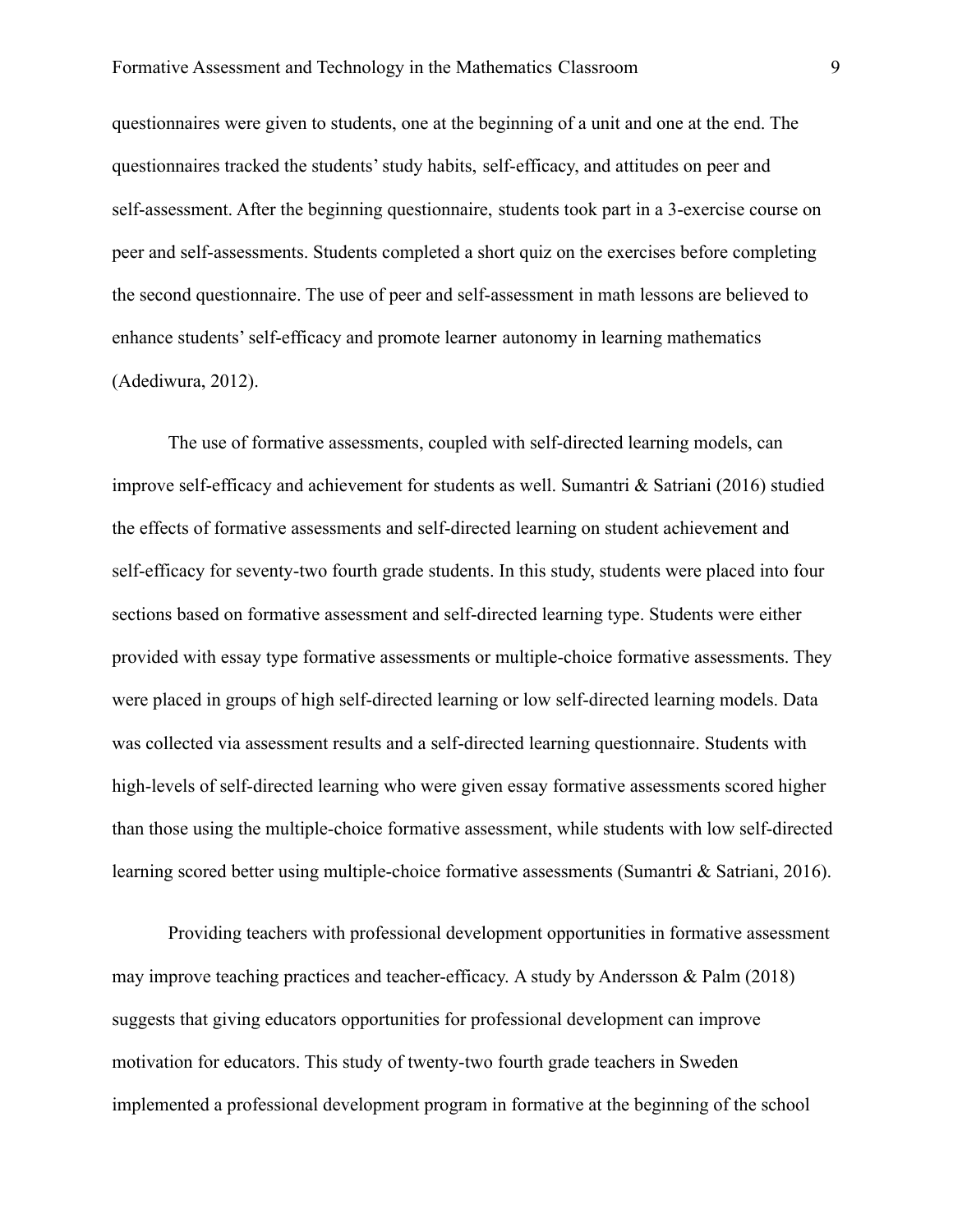year. Participating educators took part in surveys and interviews before the process began. Then, the educators met with the leader of the development program for six hours, once a week for a term of the school year. Teachers also had an extra seventy-two hours of preparation of materials for formative assessment. At the conclusion of the school year, teachers completed another survey and interview for comparison purposes to the initial survey. The results of the surveys and interviews showed the PDP the teachers were highly motivated to make significant changes in their teaching towards a more formative classroom practice. According to the authors, having a process-oriented PDP, with appropriate planning time provided possibilities for the teachers to actively engage in the activities above as self-regulated learners in a collaborative and supportive environment (Andersson & Palm, 2018).

#### **Formative Assessment Strategies**

Camahalan & Young (2015) suggest that the use of math journals as a formative assessment technique can improve instruction and student achievement. One teacher, one learning assistant, and seventeen kindergarten teachers participated in a seven-day study about the effects of math journals as a formative assessment tool. In this study, Students were given a pretest and a post-test. During the five instructional days, students were asked to track answers and understanding in a math journal that they would use to hold discussions with peers. The teacher used these journals to formatively assess student understanding and to identify students who needed further review/interventions. The use of math journals helped the teacher to identify students who needed further help, which led to significant gains from the pretest to post-test for all students (Camahalan & Young, 2015).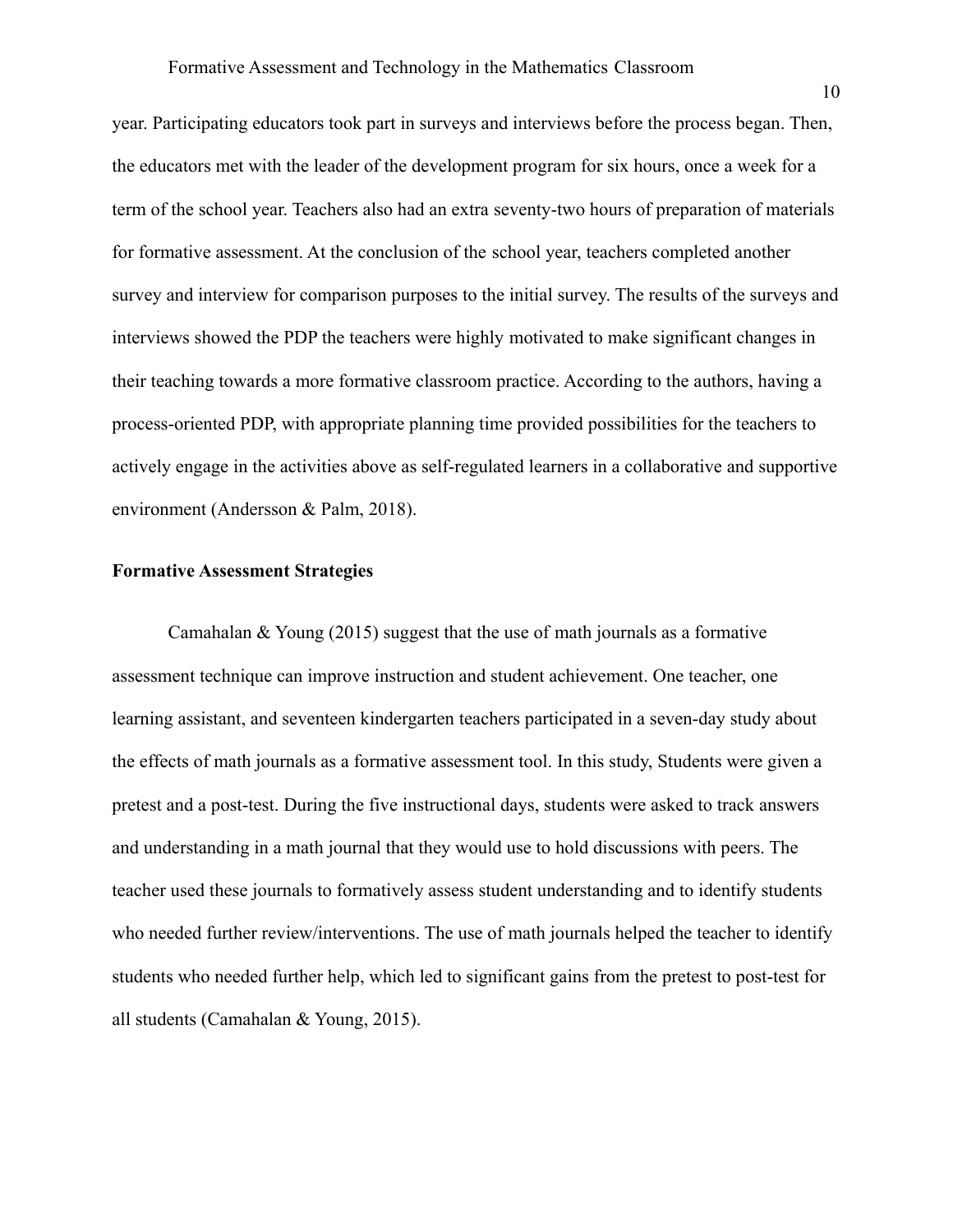Formative assessments may impact higher education students as well. A study by Paz-Albo & Escobar (2016) explored the impacts of Exit Tickets as a formative assessment strategy on student achievement and motivation according to one hundred fifty-eight prospective teachers. The use of exit tickets to improve student achievement and motivation. Two teachers implemented the use of Exit Tickets as a formative assessment strategy in two, twelve-week preservice education classes. Students then completed a questionnaire at the end of the course about their perceptions of the use of Exit Tickets. The author suggests that the results of the questionnaire indicate that exit tickets provide evidence of mastered content and students' challenges, improve students' behavior and academic achievement, and have the most positive impact on students' learning outcomes (Paz-Albo & Escobar, 2016).

#### **Feedback**

A study by Kickmeier et. al (2014) used gamification to provide students with feedback when assessed on division facts. Forty second grade students completed two sessions on the gamification tool, followed by a student survey. The tool tracked usage, progress, and errors, giving feedback to both the teachers and the students. According to the findings, students who used the gamification tool scored slightly higher than those who did not. In addition, Kickmeier et. al (2014) suggest that the gamification tool increased student motivation as well. These findings indicate that feedback increased student achievement (Kickmeier et. al, 2018).

The research of Leenknecht & Prins (2018) presents similar findings in the effectiveness of feedback. In their study, 95 sixth grade students from four primary schools in the Netherlands participated in a peer feedback activity. The experimental group defined the standards and assessment criteria that would be used within the classroom through a class discussion before providing peers with feedback for a brochure that was created. The control group did not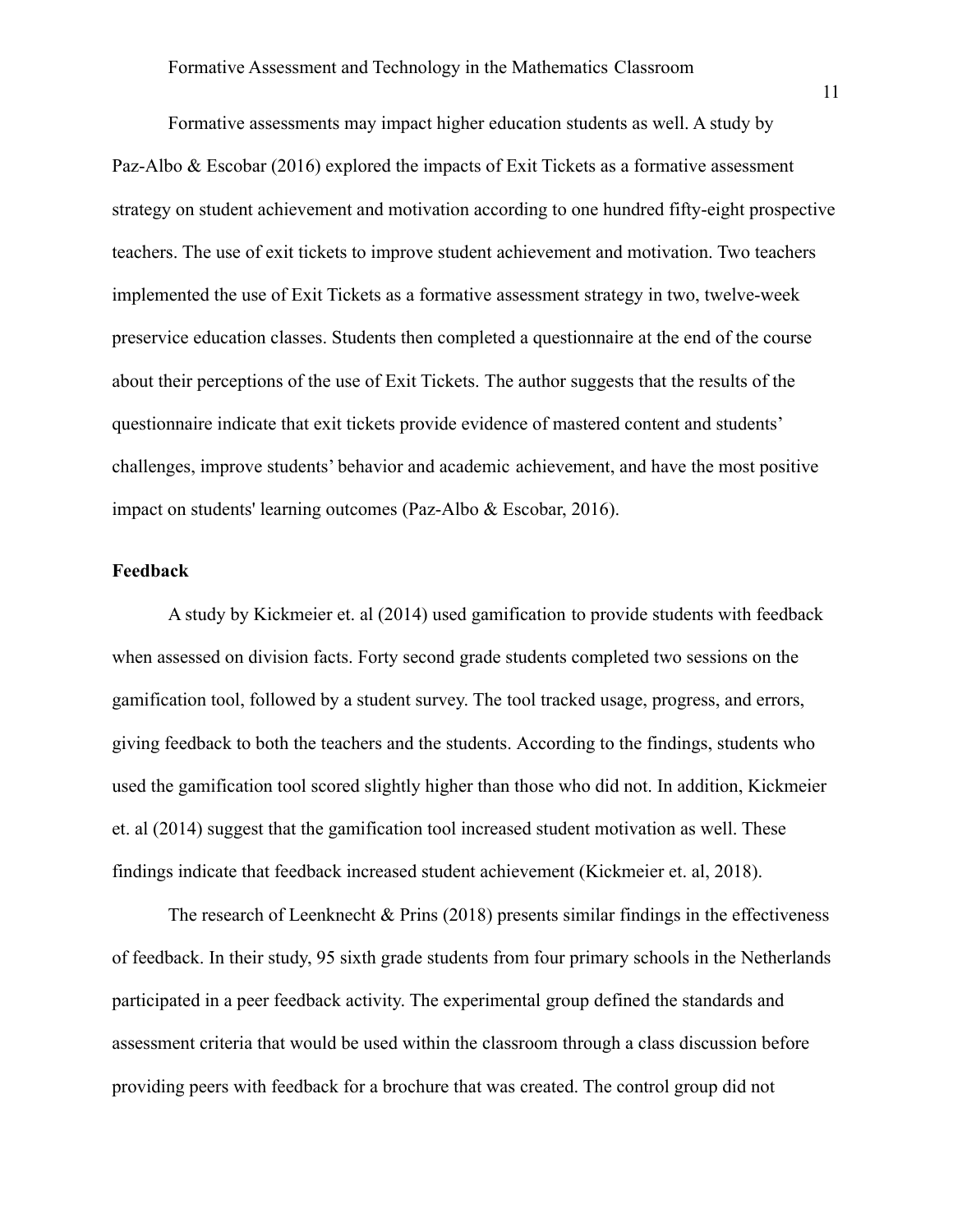participate in the definition of the criteria or standards. After peer feedback, the brochures were scored, and a manipulation check was completed to determine bias in feedback for the two groups. It was found that students in the experimental group scored better on the manipulation check and were less likely to compare their own work with their peers' work while providing feedback (Leenknecht & Prins, 2018).

Chiu  $\&$  Alexander (2014) asserts that immediate, corrective feedback has a positive impact on student performance. In their study, eighty, five-year-old students were broken into two groups of students, an experimental group and a control group. Both groups were assessed using an Interactive Analogical Measure (IAM) with the experimental group receiving immediate, corrective feedback. The control group received no feedback.The findings suggest that feedback significantly influenced student performance. Students who did not receive feedback did not respond as consistently and demonstrate understanding throughout the assessment. On the other hand, the students in the experimental group performed at a higher level more consistently (Chiu & Alexander, 2014).

A study by Rakoczy et. al (2019) suggests that formative assessment feedback can help build self-efficacy. This study consisted of 26 teachers and 620 students in 18 middle track schools in Hesse, Germany. During the 13 weeks for the unit of study, students were given pre-tests and post-tests for both achievement and self-efficacy. The study results indicate that while there was no significant increase in student achievement, there was evidence that students' perceptions about their abilities improved (Rakoczy et. al, 2019).

Not all studies indicate positive use of feedback in the classroom. Havnes et. al (2012) completed a qualitative study to determine the use of feedback practices in six secondary schools in Norway. One hundred ninety-two teachers and three hundred ninety-one students completed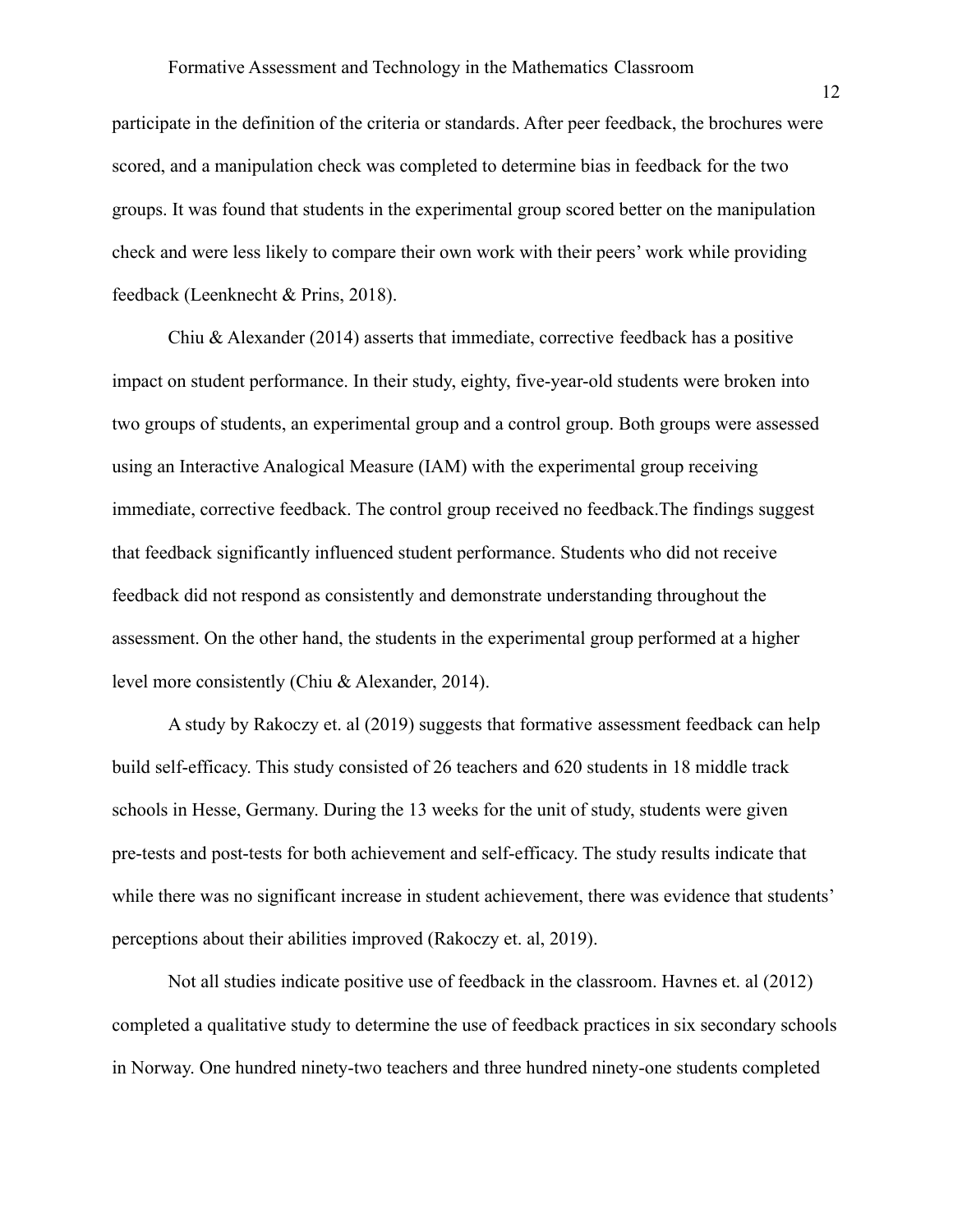surveys, questionnaires, and interviews to determine feedback practices in vocational training as well as three core subject areas: Mathematics, English, and Norwegian. The surveys deemed that formative feedback was deemed rare in this study, as teachers focused on providing feedback more when a grade was given for an assessment or assignment. Context of teaching and nature of learning was important, as feedback was more prevalent in vocational training and language classes than mathematics. The interviews showed that systematic feedback as a support for student learning was weak (Havnes et. al, 2012).

A study by Rathje (2018) adds to the study by Havnes et. al (2012) in suggesting a gap between research and practice in terms of feedback from assessment. The author of this study observed three mathematics teachers across six sections of various levels of mathematics. The teachers provided the author with curriculum, assessments, and lesson plans. The teachers also took part in interviews to discuss formative assessment and the importance of feedback. The author communicates that the findings suggest that there is a gap between theory and practice for formative assessment. While the teachers appropriately described and discussed effective formative assessment in the interviews, practice showed a summative manner of student learning. Similarly, the teachers' beliefs about feedback were disconnected from practice. The author recommends further training for how to use assessments and feedback (Rathje, 2018).

A study by Beesley et. al (2018) suggests that professional development can be used to increase the use of formative assessment practices. Forty-seven teachers in seven middle schools in Colorado took part in the Assessment Work Sample Method professional development over the course of a year. During the development sessions, data was collected through teacher work samples for assessing teacher practice in formative assessment, a pretest of content and pedagogical knowledge in mathematics, a district-wide mathematics assessment to assess the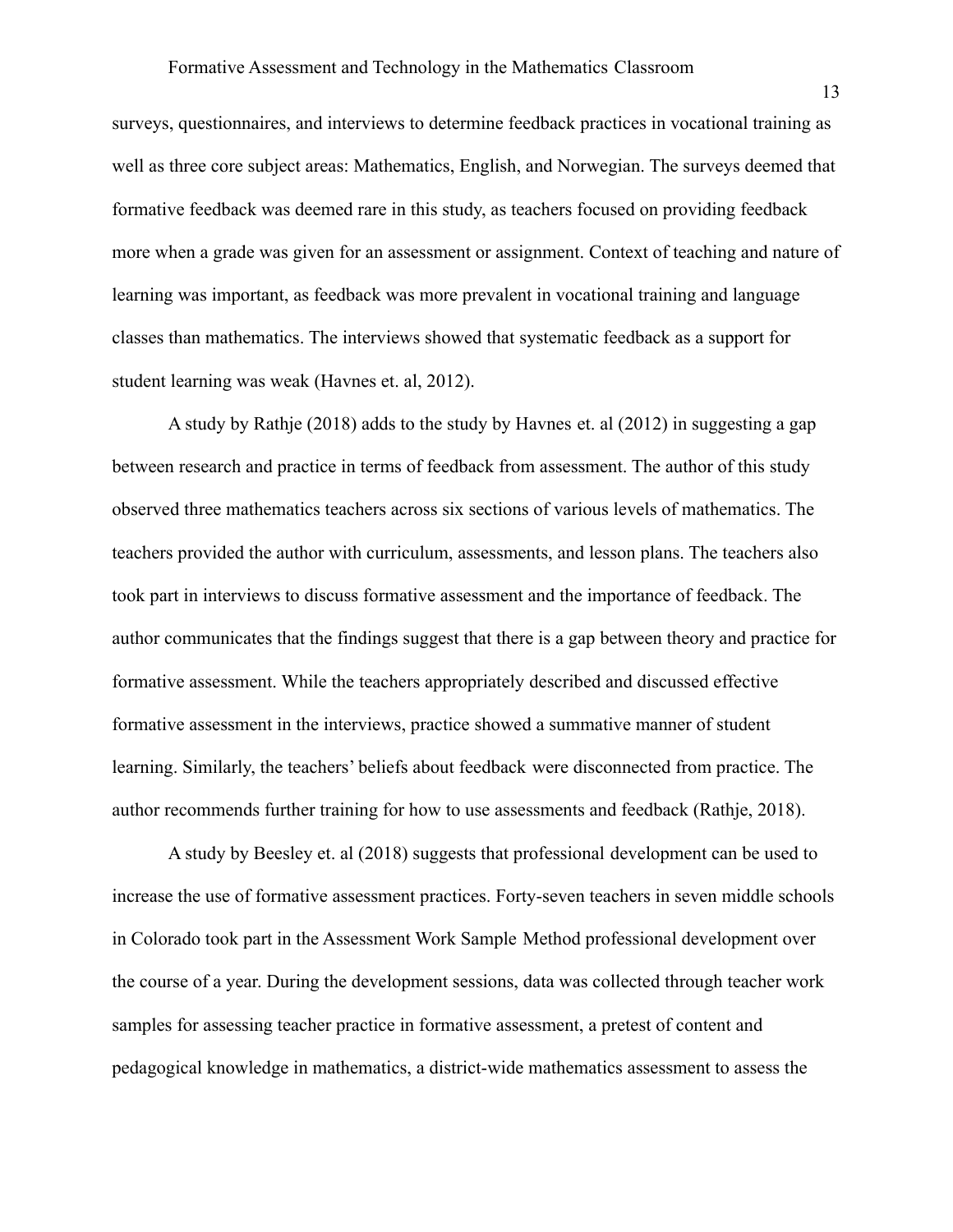impact of AWSM on student mathematics achievement, and teacher focus groups to assess teacher perceptions of the impact of AWSM on their knowledge and practice of formative assessment. According to the authors, the findings of this study indicate that the AWSM model increased formative assessment practices, especially in the areas of feedback and assessment criteria, regardless of the teachers' previous pedagogical knowledge (Beesley et. al, 2018).

#### **Technology in the Classroom**

McClung (2019) presented a study about the impact of one-to-one technology on test scores in seven middle schools in Arkansas. Two thousand sixty students and sixty-three staff members participated in the one-year study. Students were either in the control group (no intervention) or the experimental group with 1:1 technology. Students were assessed across content areas using the summative ACT Aspire assessment at the end of the school year. Results were compared between the control group and experimental group. Surveys were also provided to teachers to determine their thoughts as to whether there was a positive relationship between technology use and student achievement. The author describes the results of the analysis by stating that the findings indicate students who used one-on-one technology performed higher in all tests in all subjects compared to the traditional use of technology, the differences were found to be statistically nonsignificant. Comparisons between all groups indicated the mean scores for students in core content areas using one-on-one technology conditions were higher than scores for students in the same subjects using traditional technology. Taken together, these results suggest one-to-one technology does positively influence students' test scores. As for the surveys, the general perception of teachers is that technology has a positive effect on instruction and student learning (McClung, 2019).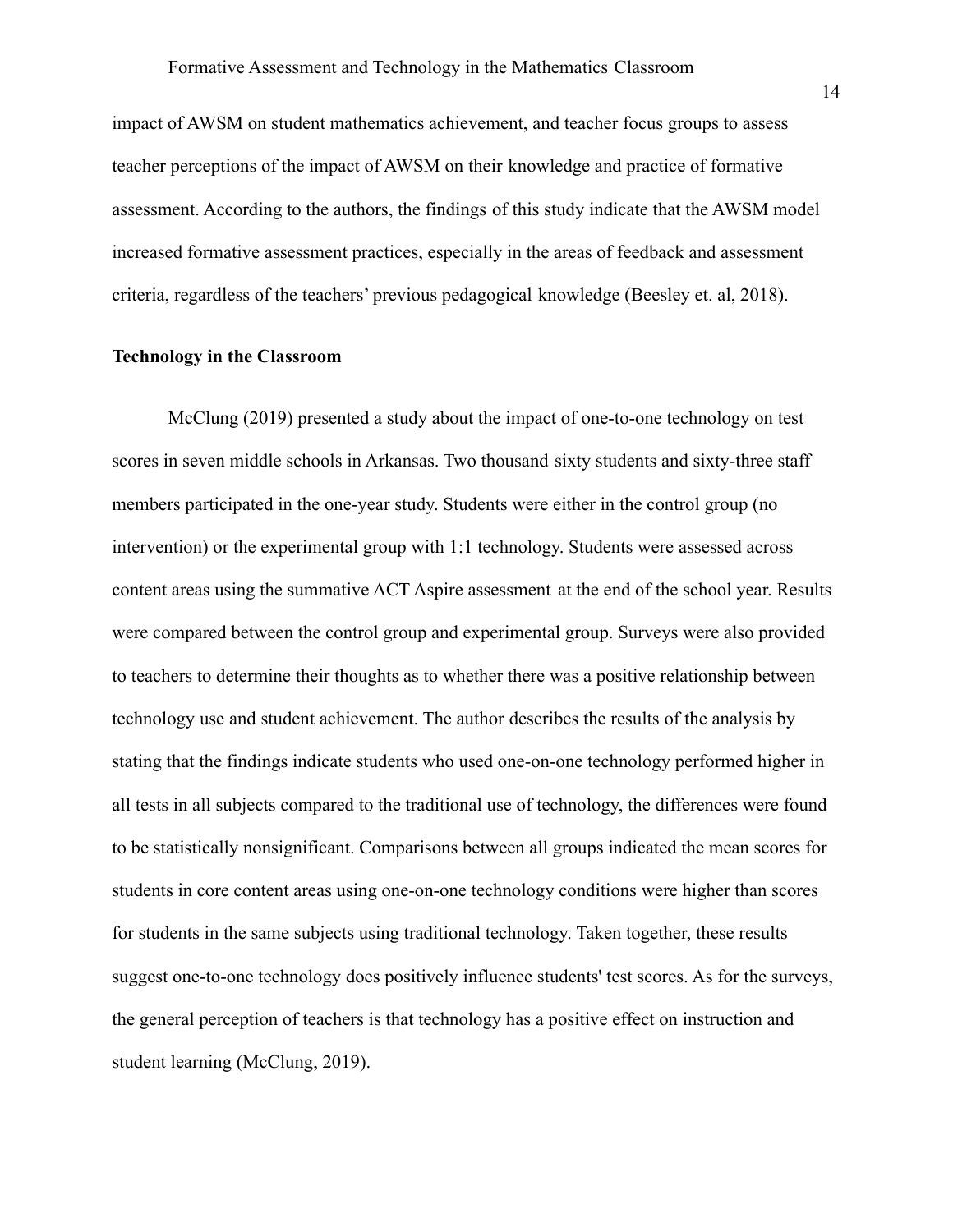Harris, Al-Bataineh, & Al-Bataineh (2016) further suggest that one-to-one technology may have an impact on student achievement, specifically in the mathematics classroom. This twelve-week study consisted of forty-seven fourth grade students in a school in Chicago. There were two groups of participants. Twenty-five students participated in the experimental group, while twenty-two students were in the control group. The experimental group not only had access to 1:1 technology, they were engaged with the Discovery Education program, which used assessments and data to inform instructional decisions. Teachers were able to use the data from the assessments to differentiate instruction and identify students' strengths and weaknesses in mathematics. The control group used traditional instructional methods. While the experimental group started out scoring significantly higher on common assessments, by the end of the study the control group's scores outperformed the experimental group. The author suggests that this is due to the control group being further along in the curriculum than the experimental group (Harris, Al-Bataineh, & Al-Bataineh, 2016).

A study by Erbas & Demirer (2019) added to the results by McClung, finding that the use of augmented reality in a 9th grade biology class can increase student motivation and engagement. There were two groups in this study, a control group and an experimental group. Both groups completed a pre-test, post-test, a motivated strategies for learning questionnaire, and an interview. The control group, between assessments, followed the traditional lecturer-centered classroom. Meanwhile, the experimental group incorporated the use of augmented reality (AR) into the lessons between assessments. Data was tracked via the pre-test, post-test, questionnaire, and interviews. The research suggests that the use of augmented reality did not make a significant difference in student achievement on the post-assessment. However, the questionnaire indicated that student motivation and engagement increased due to the use of AR in the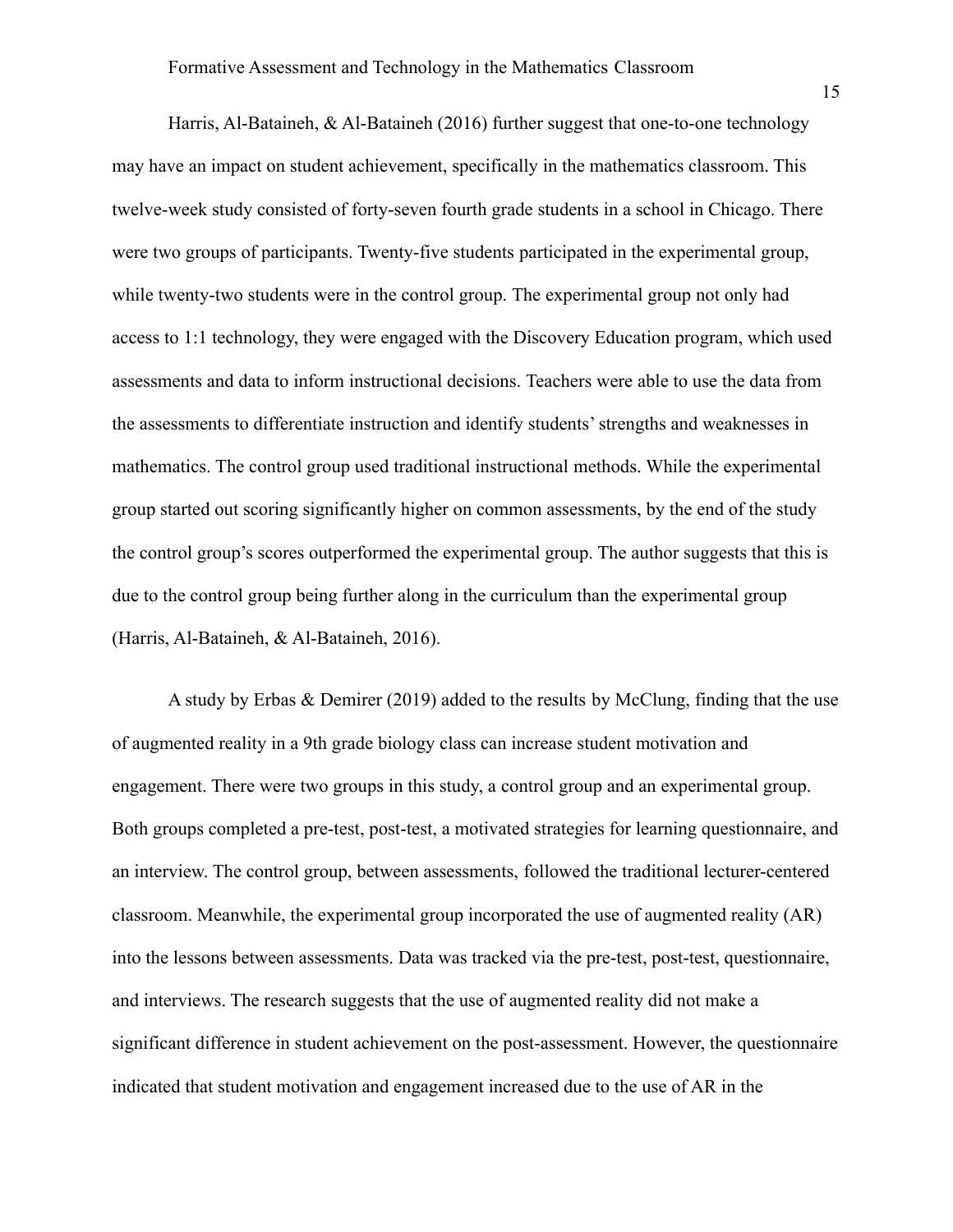classroom. The interviews also suggest that students' self-efficacy and inclination to participate were improved through the use of AR (Erbas & Demirer, 2019).

Similarly, DiCicco (2016) studied whether the use of Google Classroom would increase achievement for students with learning disabilities. This three-week study, consisting of thirty middle school students, examined the use of Google Classroom in a special education social studies classroom. Students were split into two groups, an experimental group and a control group. Both groups of students were provided a pre-test to determine students' background knowledge on the topics being taught. The experimental group then participated in a three-week unit plan that incorporated Google Classroom as the main platform for instruction. This included the use of Google Slides, Google Docs, Google Forms, and G-Mail. The control group was taught using a textbook and additional traditional instructional strategies. After the three-week unit, students were given a post-assessment on the content that was taught. Students in the experimental group were also given a survey to determine their feelings on the use of Google Classroom. The findings indicated that the experimental group scored an average of 7 to 9 points higher on the post-assessment than students who were in the control group. The student survey also suggests that students enjoyed the use of Google Classroom, as 11 of the 15 students recorded positive results in their surveys (DiCicco, 2016).

Not all studies present evidence that technology tools are more effective than traditional instructional methods. Mattoon et. al (2015) studied the use of digital versus traditional manipulatives for pre-kindergarten students. The six week study use of digital versus traditional manipulatives in improving learner's computational concepts and skills. Students were placed into two groups: the traditional manipulative group and the digital manipulative group. Each group was given a pre-test, instructed with the choice of manipulative, and a post-test. After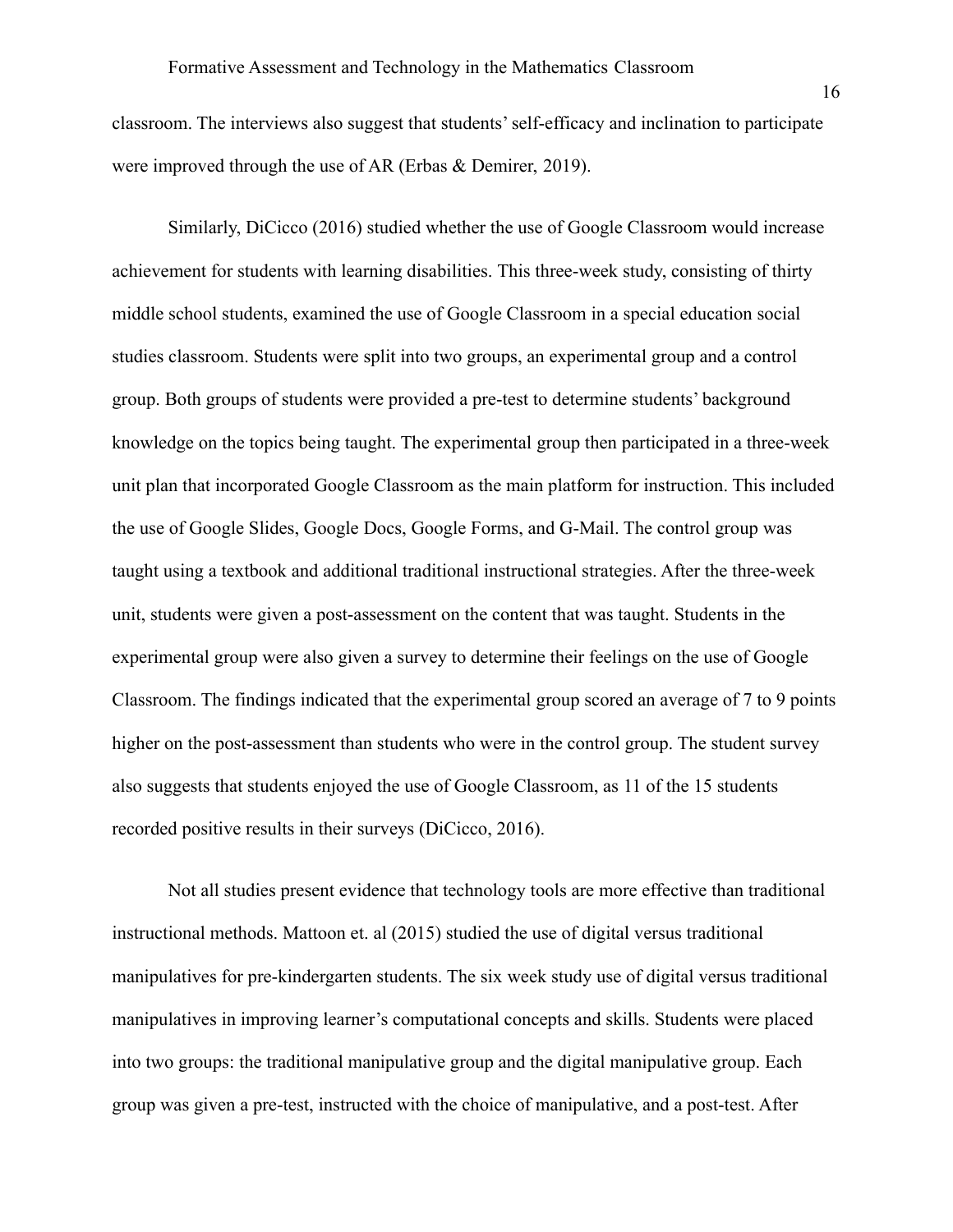students were given the pre-test, they were instructed on five key computational skills while using the manipulatives: computational skills included concrete modeling of addition, solving "missing addend" problems, mental addition, equal division, and counting on strategies. The teacher used the same planning format, vocabulary, and instructions for both groups, the only difference was the type of manipulative. Immediate feedback was provided for both student groups. According to the author, the findings suggest that while both the traditional manipulatives and the digital manipulatives were effective in improving students' computational skills, but neither more significantly successful than the other (Mattoon et. al, 2015).

#### **Technology-based Formative Assessments**

A study by Vasquez et. al (2017) suggests that technology-based formative assessment can have a positive effect on student achievement. This six-week study of ninety students explored the use of technology-based self-paced learning programs for spelling. There were two phases of research completed, with students using different technologies for each phase. The first phase had students complete the intervention using Tablet PCs, while the control group of students used traditional review methods. In the second phase, the students used Tablet PCs, while the control group used interpersonal computers (IPCs). The results of the study indicate that students who used self-paced Tablet PCs for formative assessments showed significant gains over those who did not in both phases (Vasquez et. al, 2017).

NG, Shi, & Ting (2020) explored the impact of different technology-based geometric learning tools on student achievement. Seven teachers and one hundred seventy-four students participated in a five-month study where two groups were given different technology tools, dynamic geometric environment (DGE) and 3D pens, for formative assessment and feedback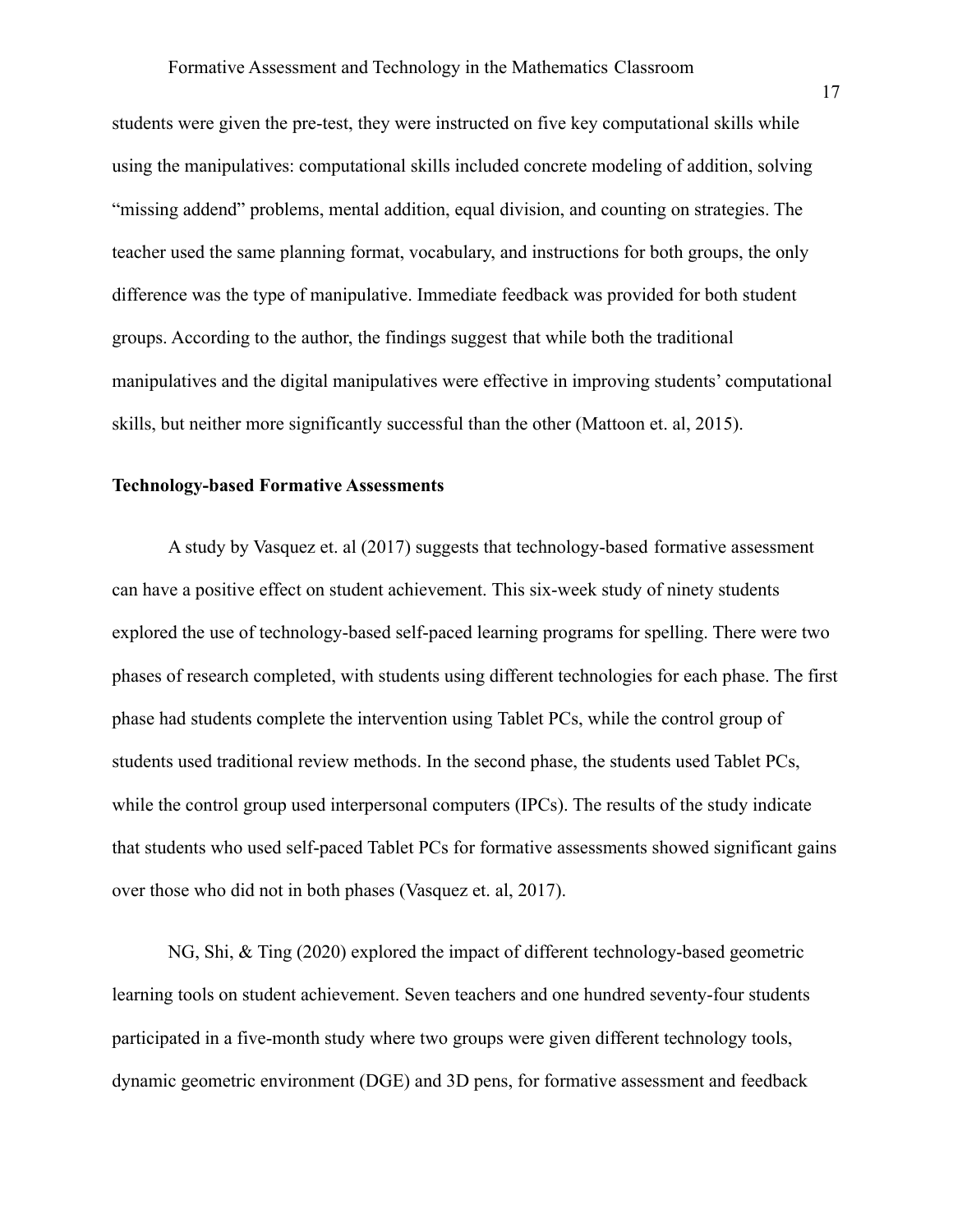purposes. There were two experimental student groups in this study. One group was provided 3D pens to explore geometric learning, while the other was offered a dynamic geometric environment (DGE). The DGE setting provided students with instantaneous feedback, while there was no immediate feedback for the 3D pen group. Both groups were given a pre-test, post-test, and delayed post-test. After completing the pre-test, students were able to explore geometric shapes using the identified technology interventions (DGE & 3D pen) during two, seventy-minute sessions. After the exploration, students were provided a post-assessment to determine their understanding of the geometric shapes. The delayed post-test was given five months after the original post-test to determine retention rates for both student groups. The results indicate that students who participated using the DGE improved at a higher rate between pre-test and post-test than students using the 3D pen. According to the authors, the post-test showed that the DGE group outperformed the 3D group across multiple categories and had a stronger effect on higher-level geometric learning. However, the delayed post-test suggested that students who participated in the 3D pen group outperformed the students in the DGE group in retention rates (NG, Shi, & Ting, 2020).

Another technology tool investigated was the use of the TI Navigator as a classroom connected technology (CCT) for formative assessment in a study by Shirley & Irving (2015). The authors conducted in class observations, as well as multiple interviews of the participating teachers and a student focus group. Interviews of teachers and students in participating classrooms provided evidence regarding how CCT assisted teachers in collecting evidence of student learning, interpreting it, and making decisions about instruction. The author asserts that CCT facilitates the implementation of instructional tasks, that CCT helps students and teachers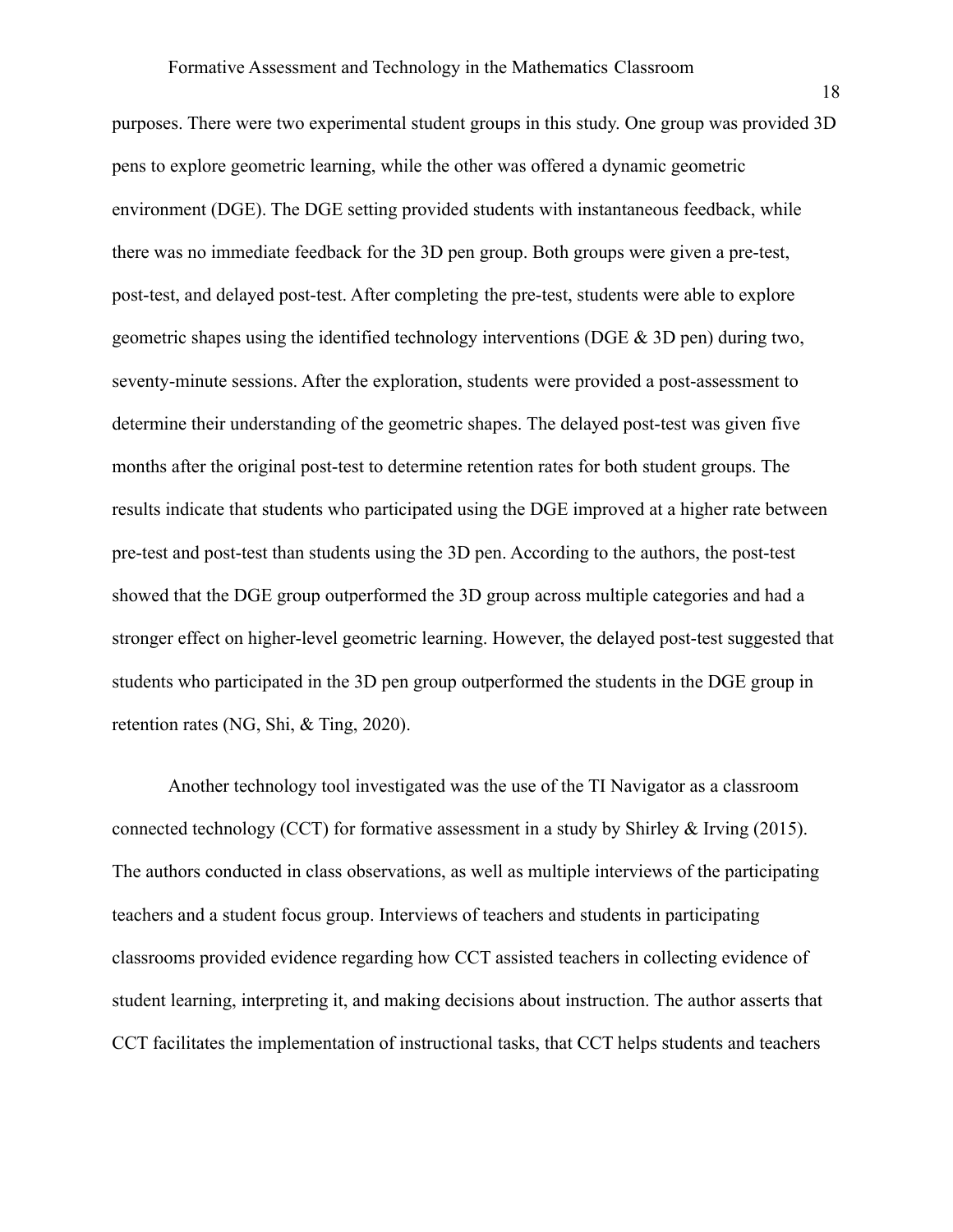know more about student learning, and that CCT supports teachers' pedagogical decision-making (Shirley & Irving, 2015).

Hudesman et. al (2013) further suggests that a technology-based formative assessment program, coupled with self-regulated learning, can impact student achievement. This three-year study of one thousand one hundred ninety-eight students in an urban college of technology examined the use of an Enhanced Formative Assessment Program (EFAP) and Self-Regulated Learning (SRL) to improve mathematics achievement on pass rates in developmental mathematics courses as well as the mathematics section of the Computer-Adaptive Placement Assessment and Support System (COMPASS). The study compared students enrolled in EFAP/SRL courses against those who are not. Observation of pass rates for students enrolled in EFAP/SRL courses versus students in the traditional developmental mathematics courses. The findings reveal students enrolled in the EFAP/SRL had higher pass rates in the developmental mathematics course, as well as the mathematics section of the COMPASS (Hudesman et. al, 2013).

Robertson, Humphrey, & Steele (2019) examined the impact of technology-based formative assessment on student achievement and participation, as well as feedback and grading effects on instructors. This study of three teachers and one hundred fourteen students tested the use of technology-based assessments in comparison to teacher created assessments. Participants in the study completed a pre-test, formative assessment, and post-test. The control group (not technology-based assessment) had higher participation rates than the experimental group. Students who participated in either type of formative assessment scored higher on average than those who did not. The results indicated that the use of technology-based formative assessments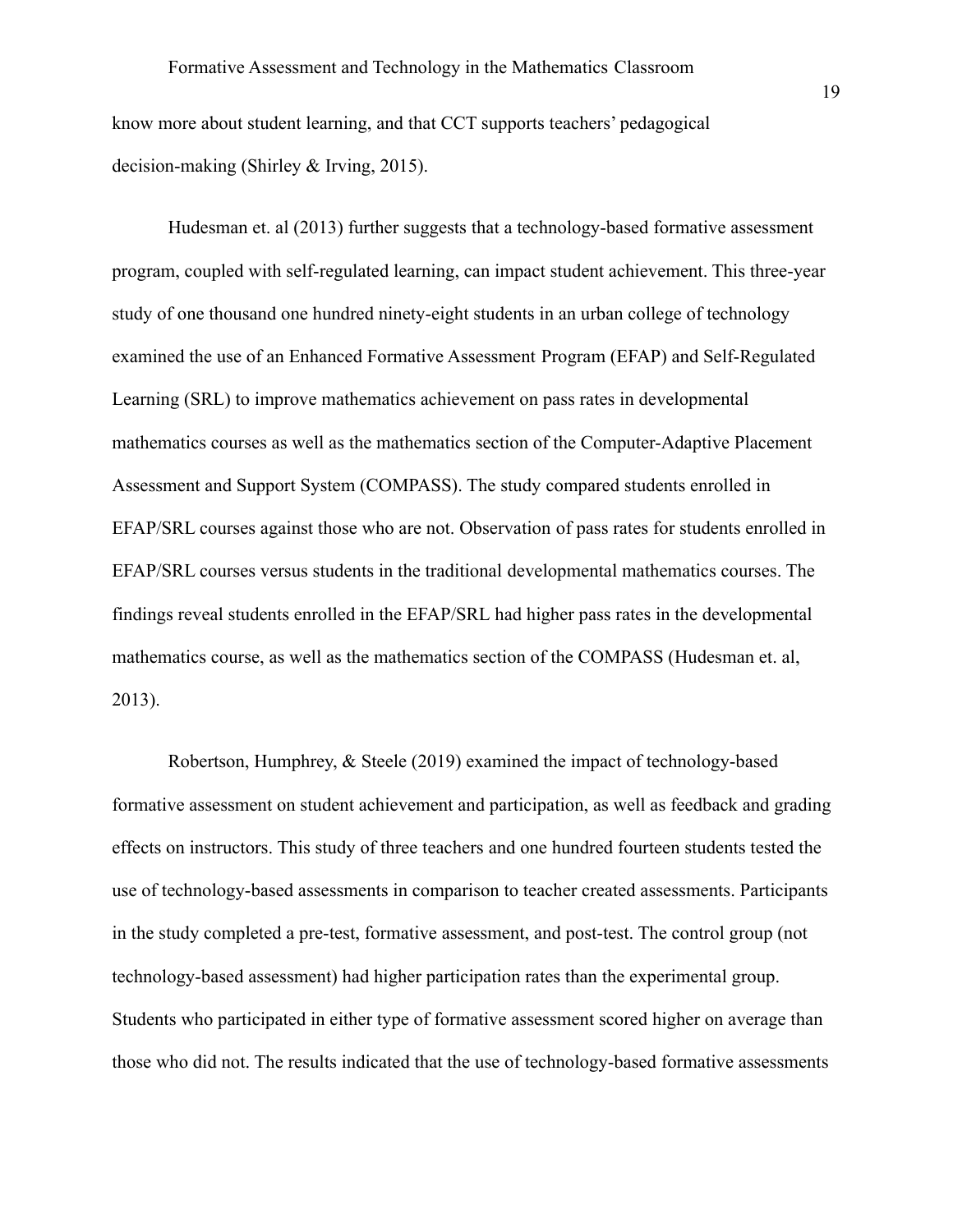cut down on feedback time for students, as well as grading time for instructors (Robertson, Humphrey, & Steele, 2019).

A study by Tay (2015) implies that the use of a technology-based formative assessment tool can increase student engagement. The study of three hundred forty secondary students participated in a study that investigated the use of technology-based formative assessment tools versus traditional writing methods. Students were asked to complete multiple formative assessment pieces. One piece was written using traditional paper and pen methods, while the other was completed using an online forum. Students were then asked to complete a questionnaire about the two types of assessments, the feedback from each, and their feelings on the process. Students were also interviewed about the process. The findings imply that students were more likely to engage in SRL when the formative assessment was provided in a real-world context through the use of the technology-based platform (Tay, 2015).

A study by Musti-Rao & Plati (2015) compared two separate formative assessment strategies to determine best practices for student success. The study, consisting of twelve third-grade students, provided students with two separate formative assessment interventions, the use of detect–practice–repair (DPR) versus self-mediated iPad instruction in mathematics. Students were given baseline assessments prior to receiving either the DPR or iPad intervention. After the baseline, students were placed into two groups. They received formative assessments, and corrective feedback. After the intervention was completed, a summative probe was administered and a generalization probe containing the inverse facts was administered 1 week after intervention ended. The author suggests that results show that iPad intervention resulted in substantially higher response rates than the DPR intervention for all students. Students showed a steady increase in the number of math facts they practiced during each of the intervention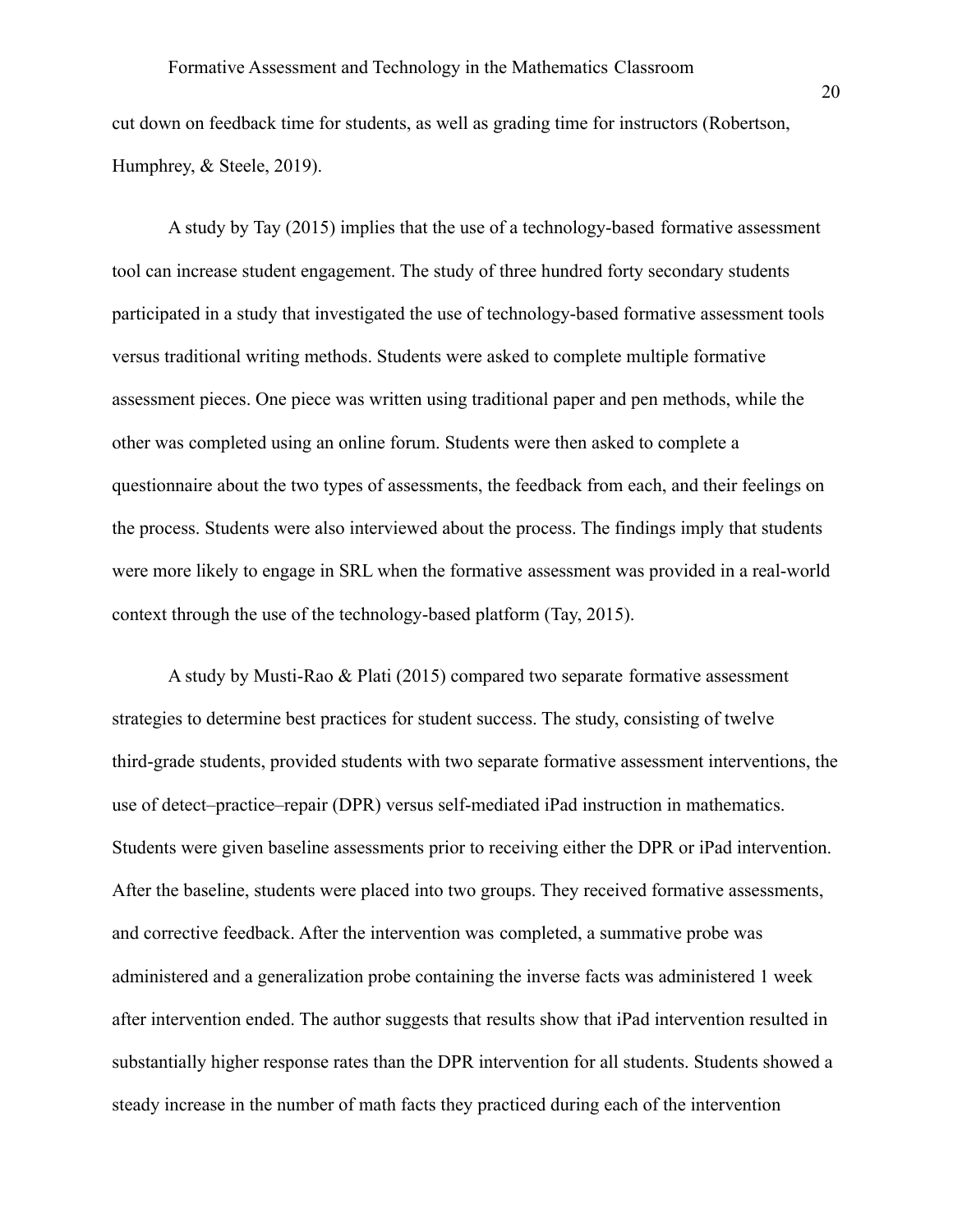sessions, making twice as many responses in the iPad intervention compared to the DPR intervention (Musti-Rao & Plati, 2015).

#### **Future Research**

After conducting a review of the literature, as well as the themes that emerged, it is clear that there are areas where future, and more current, research is needed. The first area is current research on traditional formative assessment strategies in mathematics. Many research articles that feature studies on formative assessment strategies in mathematics date back to over ten years. There is no overstating the importance of research of effective educational strategies. As Voinea (2018) states, "The formative assessment plays a powerful role in this direction, by making possible a continuous development of students' learning, including the knowledge and skills of learning assessment and improvement through feedback incorporation" (p.21). With the educational world changing by the minute, new research on the use of traditional instructional methods would enable educators to determine their current value.

Another area of future research is the growing impact of the use of technology tools and immediate feedback on student learning. It was clear that, through research, technology is becoming an ever-present tool in the classroom. With one-to-one technology becoming the norm for some school districts, educators are able to teach and assess in ways that they never were before. Providing immediate, targeted feedback during the formative assessment process is vital to teaching and learning. Technology can be a substantial support during the teaching and instructional process because it offers formative assessment of learners' skills and knowledge (Elmahdi et. al, 2018). As technology continues to evolve, new and innovative ways of assessing students will present themselves. As this occurs, research into the best tools and strategies for formative assessment will be needed.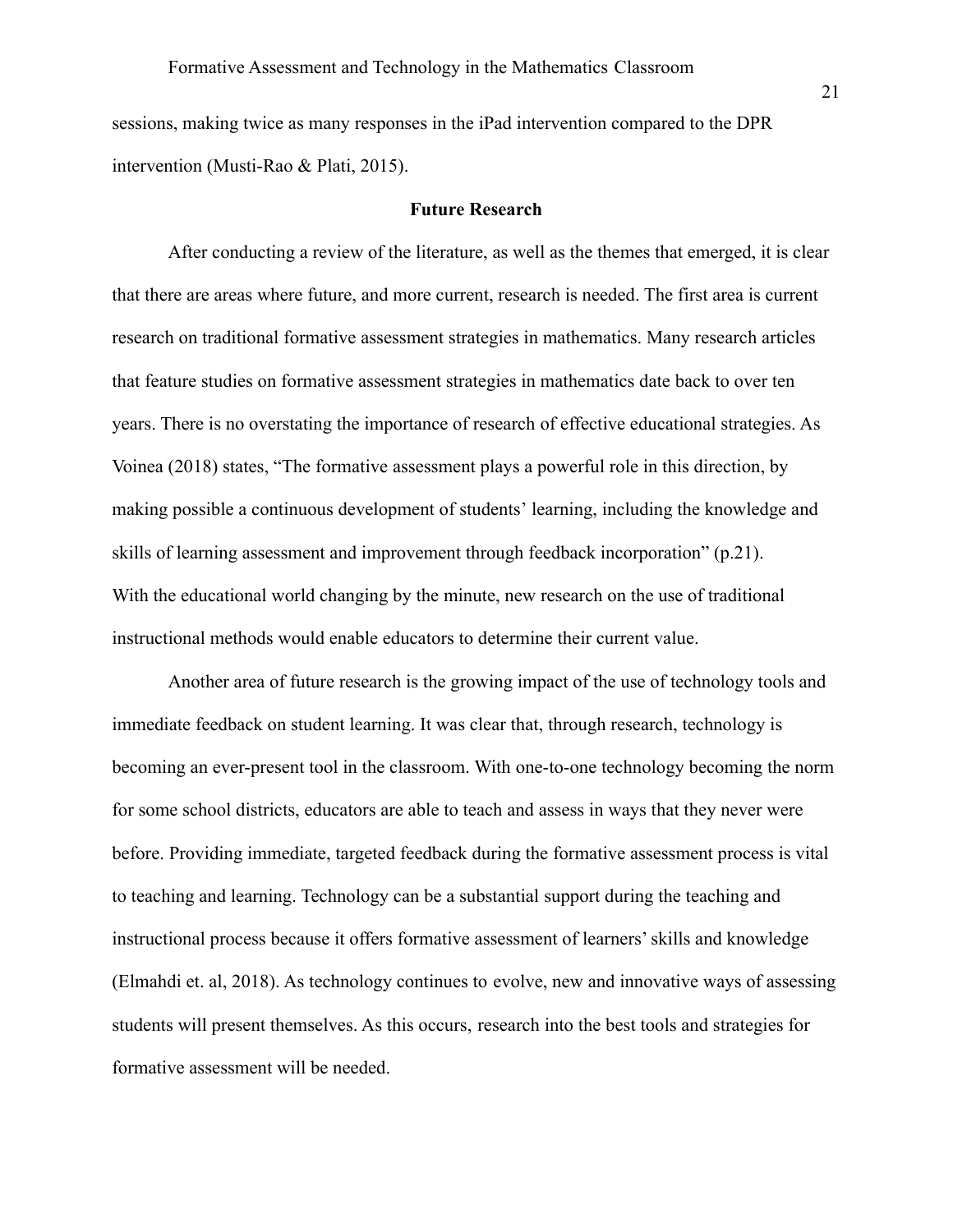#### **Conclusion**

The need for educators to shift focus from preparation for standardized summative assessments to an instructional model where formative assessments inform instruction and dictate learning is evident. The themes that emerged from this research show that formative assessment, and the feedback received as a result of the strategies used, is a vital part of the instructional process. Educators all over the world are utilizing formative assessment as a way to understand student knowledge and communicate with students about how they can improve. The advances in technology have added another dimension to this research. With technology becoming more readily available, educators are now able to use a variety of technology tools for formative assessment purposes. Access to the internet at home jumped from less than 20% in 1997 to almost 75% in 2012 in the United States, and to 78% of school-aged children in developed countries around the world (Bulman & Fairlie, 2016). As technology advances continue to progress, the way in which we learn about our students and make decisions about instruction must as well.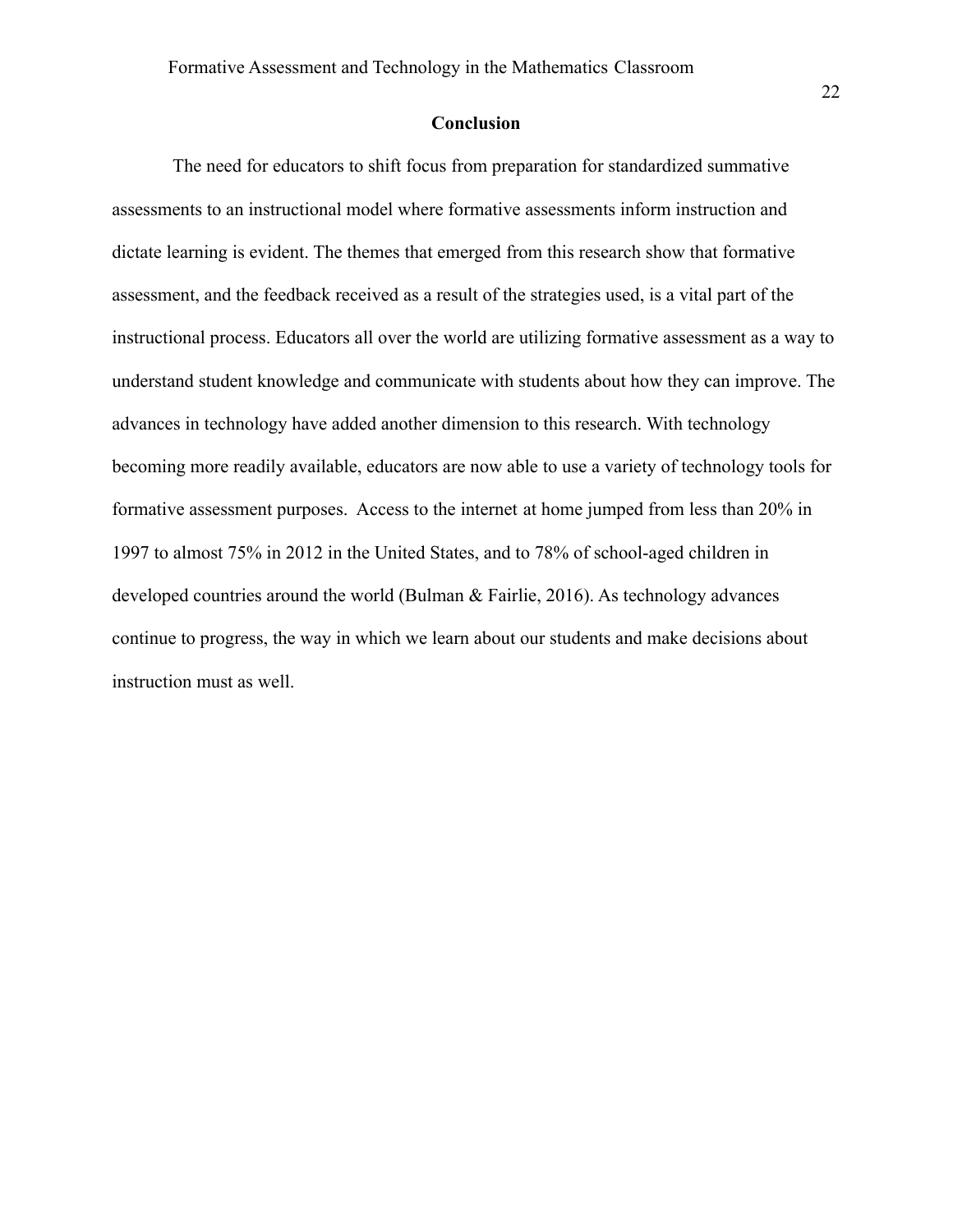#### References

- Adediwura, A. A. (2012). Effect of peer and self-assessment on male and female students' self-efficacy and self-autonomy in the learning of mathematics. *Gender & Behaviour, 10(1)*, 4492-4508. Retrieved from http://ezproxy.nwciowa.edu/login?url=https:// www-proquest-com.ezproxy.nwciowa.edu/scholarly-journals/effect-peer-self-assessmenton-male-female/docview/1017540163/se-2?accountid=28306
- Andersson, C. & Palm, T. (2018). Reasons for teachers' successful development of a formative assessment practice through professional development – a motivation perspective. *Assessment in Education: Principles, Policy & Practice, 25(6)*, 576-597, DOI: 10.1080/0969594X.2018.1430685
- Beesley, A. D., Clark, T. F., Dempsey, K., & Tweed, A. (2018). Enhancing formative assessment practice and encouraging middle school mathematics engagement and persistence. *School Science and Mathematics, 118(1-2)*, 4–16. https://doi.org/10.1111/ssm.12255
- Berrett, A. N., and Carter, N. J. (2018). Imagine math facts improves multiplication fact fluency in third-grade students. *Journal of Behavioral Education, 27(2)*, 223-239.
- Briggs, D. & Domingue, B. (2011). Due diligence and the evaluation of teachers: A review of the value-added analysis underlying the effectiveness rankings of Los Angeles Unified School District teachers by the Los Angeles Times. Boulder, CO: National Education Policy Center.
- Bulman, G., & Fairlie, R. (2016). Technology and education: Computers, software, and the internet (NBER Working Paper No. 22237). Retrieved from https://www.nber.org/papers/w22237

Camahalan, F. M. G., & Young, K. M. (2015). Using Math Journals to Encourage Students to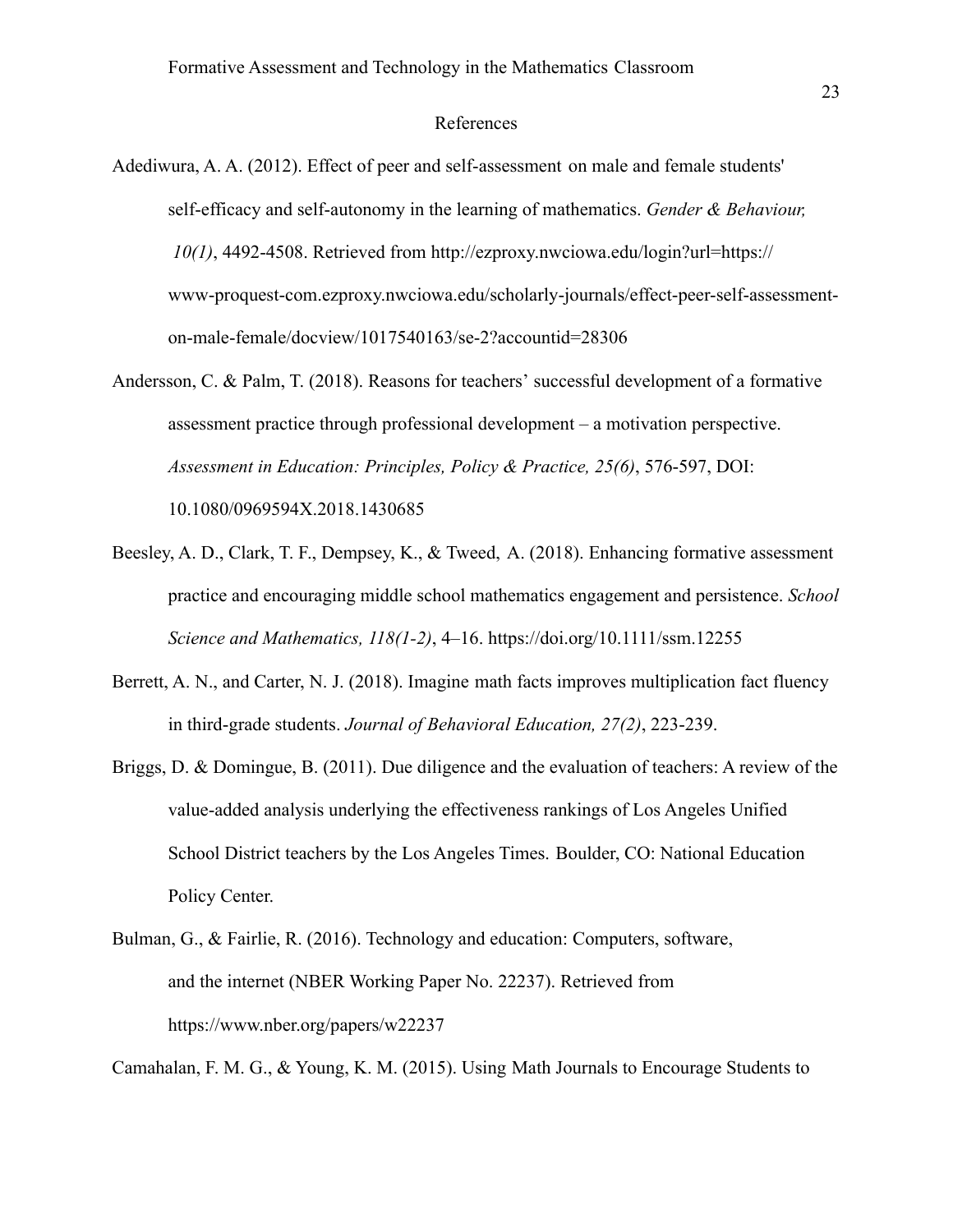Communicate their Understanding of Math Concepts. *Journal of Teacher Action Research, 1(2)*.

- Chiu, S., & Alexander, P. A. (2014). Young children's analogical reasoning: The role of immediate feedback. *Journal of Psychoeducational Assessment, 32(5)*, 417–428. https:/doi.org/10.1177/0734282913515442
- DiCicco, K. M. (2016). The effects of google classroom on teaching social studies for students with learning disabilities. Rowan Digital Works. https://rdw.rowan.edu/etd/1583/
- Dirk, T. T., Boudewijn, K., Hans, C., Henk, van der K., Evert, van de V., & Heck, A. (2012). The role of digital, formative testing in e-learning for mathematics: a case study in the netherlands. *International Journal of Educational Technology in Higher Education, 9(1)*, 284–305. https://doi.org/10.7238/rusc.v9i1.1272
- DuFour, R., DuFour, R. B., Eaker, R. E., Many, T. W., & Mattos, M., (2016). Learning by Doing: A Handbook for Professional Learning Communities at Work, (Vol. 3). Bloomington, IN: Solution Tree Press.
- Elmahdi, I., Al-Hattami, A., Fawzi, H. (2018). Using technology for formative assessment to improve students' learning. Turkish Online Journal of Educational Technology, (12).
- Erbas, C., & Demirer, V. (2019). The effects of augmented reality on students' academic achievement and motivation in a biology course. *Journal of Computer Assisted The Effects of Technology on Academic Success and Student Engagement Learning, 35(3)*, 450–458.https://onlinelibrary-wileycom.ezproxy.nwciowa.edu/doi/pdfdirect/10.1111/jcal. 12350
- Fairman, J., Johnson, A., Mette, I. M., Wickerd, G., & LaBrie, S. (2018). A review of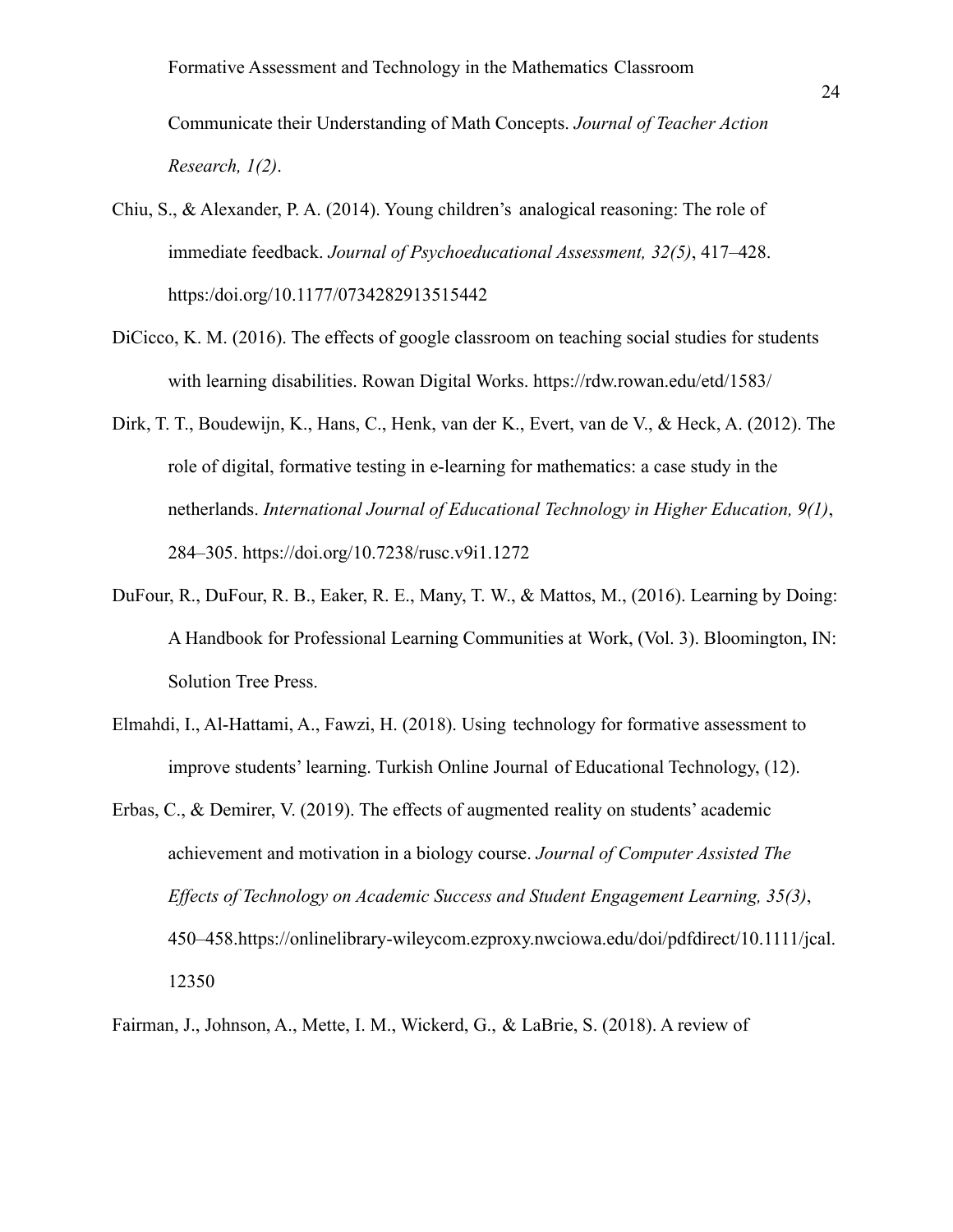standardized testing practices and perceptions in Maine. A report of the Maine Education Policy Research Institute (MEPRI). Orono, ME: University of Maine.

- Harris, J. L., Al-Bataineh, A., & Al-Bataineh, M. T. (2016). One to one technology and its effect on student academic achievement and motivation, contemporary educational technology. Eric. https://eric.ed.gov/?id=EJ1117604
- Havnes, A., Smith, K., Dysthe, O., & Ludvigsen, K. (2012). Formative assessment and feedback: Making learning visible. *Studies in Educational Evaluation, 38*, 21–27. Retrieved from: doi:10.1016/j.stueduc.2012.04.001
- Hudesman, J., Crosby, S., Flugman, B., Issac, S., Everson, H., Clay, D.B. (2013). Using formative assessment and metacognition to improve student achievement. *Journal of Developmental Education, 37(1)*, 2-13. Retrieved from: https://files.eric.ed.gov/fulltext/EJ1067283.pdf
- Kickmeier-Rust, M. D., Hillemann, E.-C., & Albert, D. (2014). Gamification and Smart Feedback: Experiences with a Primary School Level Math App. *International Journal of Game-Based Learning, 4(3)*.

https://link.gale.com/apps/doc/A429883254/PROF?u=nwcollege&sid=bookmark-PROF  $&$ xid=f846f54c

- King, D. (2016). Do formative assessment strategies help learners with academic difficulties? Theses and Dissertations. 1822.
- Kline, A. J. (2013). Effects of formative assessment on middle school student achievement in mathematics and reading (Doctoral dissertation). Available from ProQuest Dissertations and Theses database. (UMI No. 1538121)

Leenknecht, M. J. M., & Prins, F. J. (2018). Formative peer assessment in primary school: The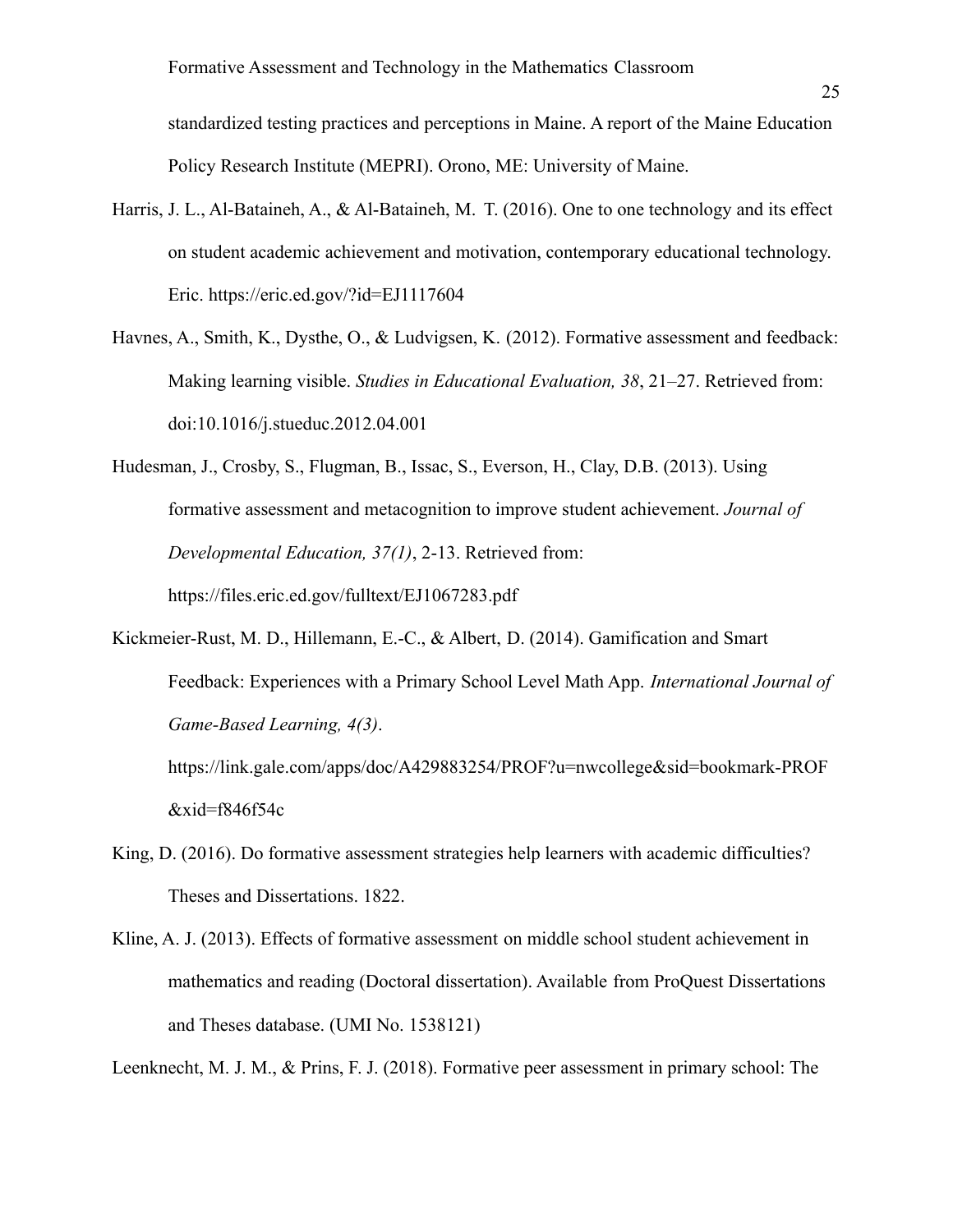effects of involving pupils in setting assessment criteria on their appraisal and feedback style. *European Journal of Psychology of Education, 33(1)*, 101-116. doi:http://dx.doi.org.ezproxy.nwciowa.edu/10.1007/s10212-017-0340-2

- Mathematics performance (2017). In *National Center for Educational Statistics*. Retrieved from http://nces.ed.gov/programs/coe/indicator\_cnc.asp
- Mattoon, C., Bates, A., Shifflet, R., Latham, N., & Ennis, S. (2015). Examining computational skills in prekindergarteners: The effects of traditional and digital manipulatives in a prekindergarten classroom. *Early Childhood Research & Practice, 17(1)*, 1-9.
- McClung, J. K. (2019). Examining the relationship between One-to-One technology and student achievement. Online Research Commons @ ATU. https://orc.library.atu.edu/etds\_2019/7/
- Musti-Rao, S., & Plati, E. (2015). Comparing two classwide interventions: Implications of using technology for increasing multiplication fact fluency. *Journal of Behavioral Education, 24(4)*, 418-437. doi:http://dx.doi.org.ezproxy.nwciowa.edu/10.1007/s10864-015-9228-x
- Ng, O.-L., Shi, L., & Ting, F. (2020). Exploring differences in primary students' geometry learning outcomes in two technology-enhanced environments: dynamic geometry and 3d printing. *International Journal of Stem Education, 7(1)*. https://doi.org/10.1186/s40594-020-00244-1
- Paz-Albo, J., Escobar, A. (2016). Exit tickets' effect on engagement in college classrooms. 5915-5918. 10.21125/edulearn.2016.0256.
- Rathje, R., (2018). A Qualitative Case Study of Mathematics Teachers' Formative Assessment Feedback, Walden Dissertations and Doctoral Studies, 5934. https://scholarworks.waldenu.edu/dissertations/5934

Rakoczy, K., Pinger, P., Hochweber, J., Klieme, E., Schütze, B. & Besser, M. (2019). Formative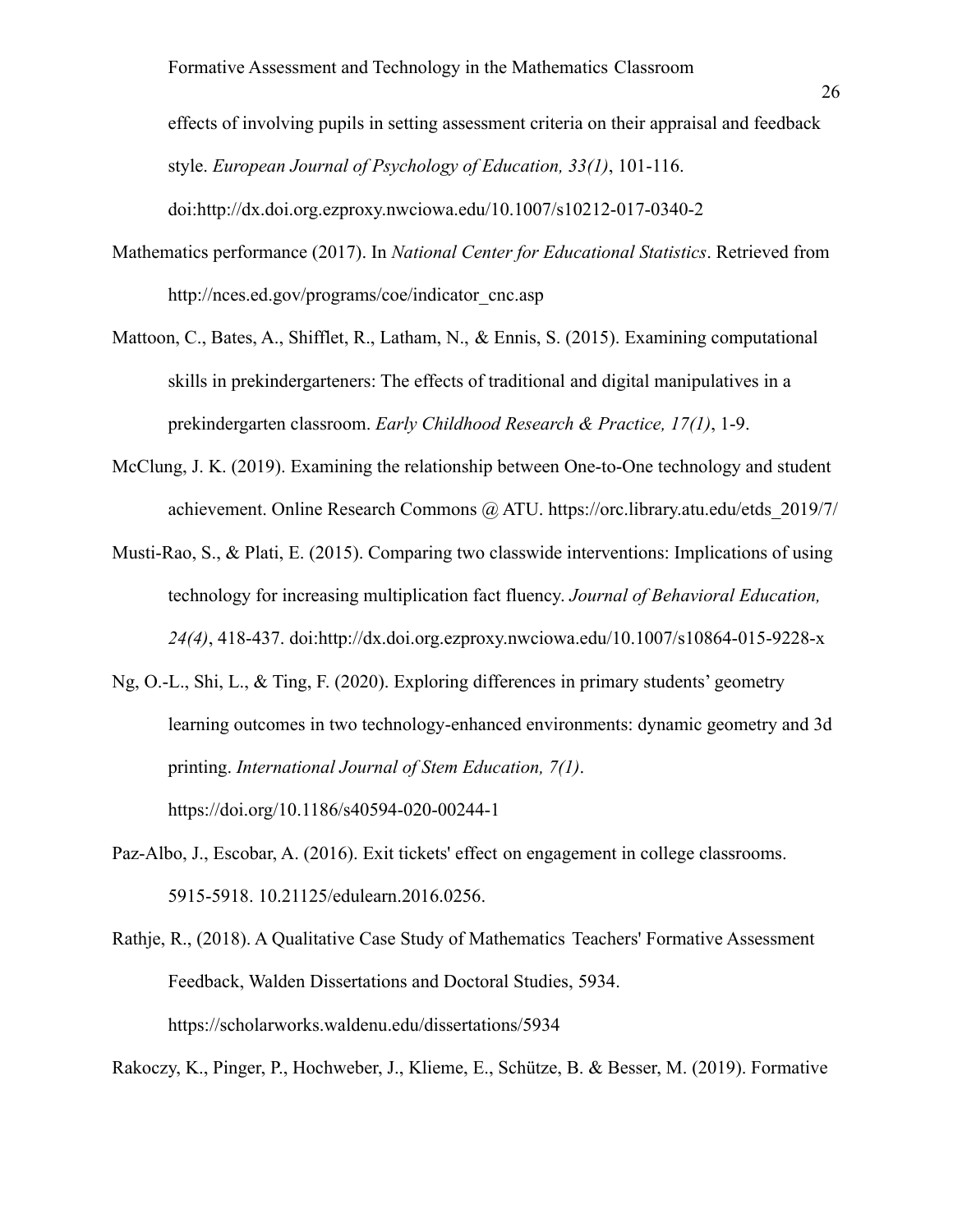assessment in mathematics: Mediated by feedback's perceived usefulness and students' self-efficacy. *Learning and Instruction, 60(1)*, 154-165. Elsevier Ltd. Retrieved from: https://www.learntechlib.org/p/208135/.

- Robertson, S., Humphrey, S., Steele, J. (2019). Using technology tools for formative assessments. *Journal of Educators Online, 16(2*). Retrieved from: https://files.eric.ed.gov/fulltext/EJ1223780.pdf
- Shirley, M.L., & Irving, K.E. (2015). Connected Classroom Technology Facilitates Multiple Components of Formative Assessment Practice. *J Sci Educ Technol, 24*, 56–68. https://doi.org/10.1007/s10956-014-9520-x
- Shore, J., Wolf, M., & Heritage, M. (2016). A Case Study of Formative Assessment to Support Teaching of Reading Comprehension for English Learners, *Journal of Educational Research and Innovation: 5(2*).

Sumantri, M. S., & Satriani, R. (2016). The effect of formative testing and self-directed learning on mathematics learning outcomes. *International Electronic Journal of Elementary Education, 8(3)*, 507-523. Retrieved from http://ezproxy.nwciowa.edu/login?url=https://www-proquest-com.ezproxy.nwciowa.edu/s

cholarly-journals/effect-formative-testing-self-directed-learning/docview/1782246505/se-2?accountid=28306

Tay, H. Y. (2015). Setting formative assessments in real-world contexts to facilitate self-regulated learning. *Educational Research for Policy and Practice, 14(2)*, 169-187. doi:http://dx.doi.org.ezproxy.nwciowa.edu/10.1007/s10671-015-9172-5

Vasquez, A., Nussbaum, M., Sciarresi, E., Martinez, T., Barahona, C., & Strasser, K. (2017). The